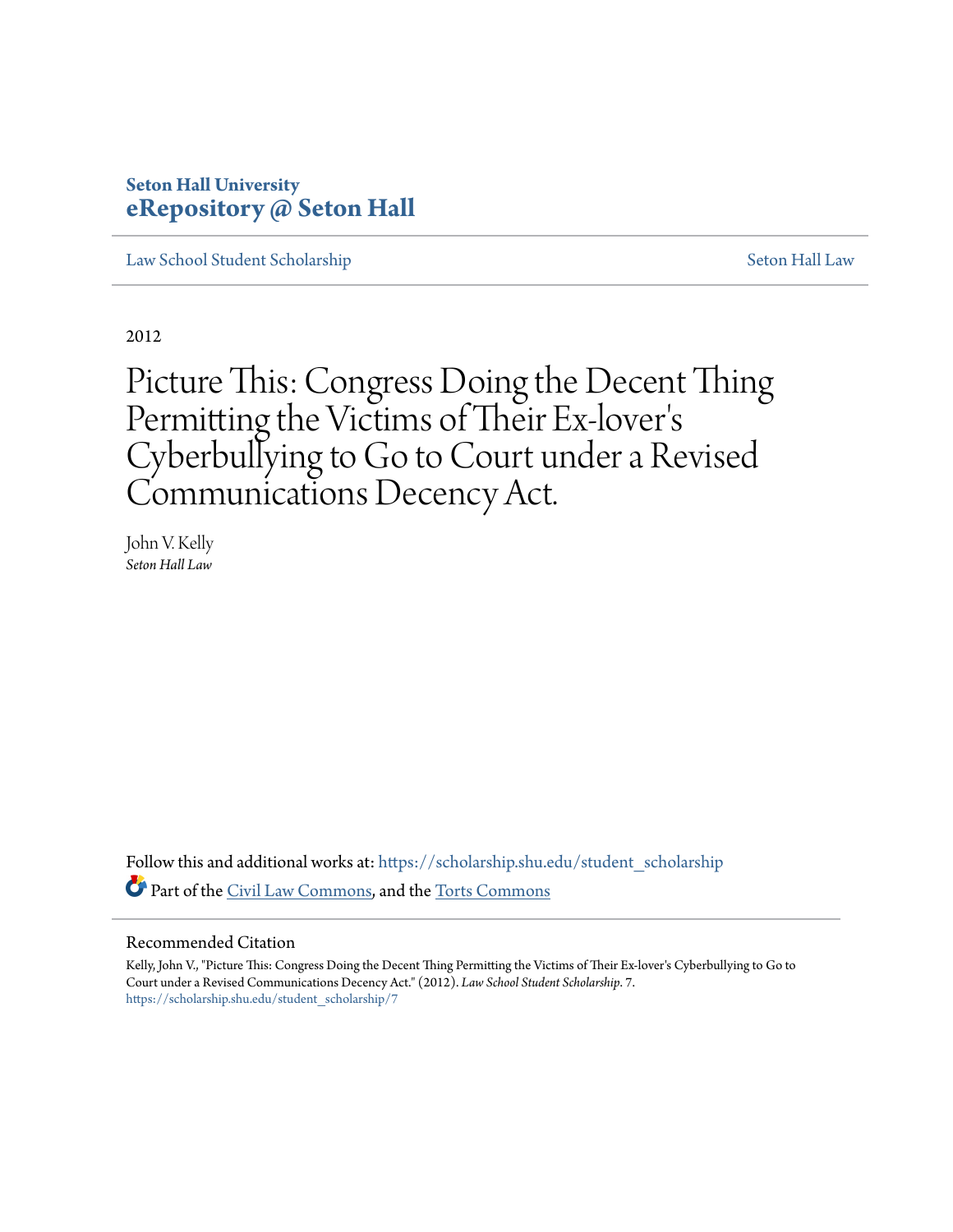**Picture This: Congress Doing the Decent Thing Permitting the Victims of Their Ex-lover's Cyberbullying to Go to Court under a Revised Communications Decency Act.**

John V. Kelly

# **I. Introduction**

 $\overline{a}$ 

Ending a relationship is painful. As the cliché tells/has it: "love can make most do crazy things." So too, can the break up. For some, the break up hurts so much that revenge becomes a driving force. Many men humiliate and harass their exes by disclosing images or videos of their exes in compromising positions.<sup>1</sup> However, the converse is also true where jilted women in turn may seek to humiliate their former partners. Men and women turn to internet message boards and websites to post and reveal various flaws and shortcomings of their former lovers.<sup>2</sup> Today the problem is far more pervasive with access to the internet, the quick upload and download speeds, larger data storage devices, and the explosive growth of sites devoted to user generated content.

<sup>&</sup>lt;sup>1</sup> Doe v. Peterson, 2011 U.S. Dist. LEXIS 30637 (E.D. Mich. Mar. 24, 2011); Peterson v. Moldofsky, 2009 U.S. Dist. LEXIS 90633 (D. Kan. Sept. 29, 2009)(noting "*See* In re Thomas, 254 B.R. 879, 885 (D.S.C. 1999) (concluding that the defendant's mailing of sexually explicit pictures of his ex-girlfriend to her new fiance was "so extreme and outrageous that it exceeded all possible bounds of decency"); Lucas v. Lucas, 2008 N.J. Super. Unpub. LEXIS 254, 2008 WL 2696838, at \*3 (N.J. Super. Ct. App. Div. July 11, 2008) (declaring, in a case involving a restraining order, that the defendant's act of posting nude pictures of his wife on his car door window where they could be seen by the public was egregious); McGowan v. O'Rourke, 391 N.J. Super. 502, 918 A.2d 716, 719 (N.J. Super. Ct. App. Div. 2007) ("The act of mailing graphic pornographic pictures to a third-party and implying that they may be sent to the victim's workplace and her son is egregious."); Del Mastro v. Grimado, 2005 WL 2002355, at \*3 (N.J. Super. Ct. Ch. Div. Aug. 19, 2005) (stating that "the distribution of sexually explicit pictures of [the plaintiff] in Christmas cards to approximately 100 of her family members . . . is sufficiently extreme to constitute outrageous conduct"); *see also* Greenhorn v. Marriott Int'l, Inc., 258 F. Supp. 2d 1249, 1262 (D. Kan. 2003) (finding that the defendant's exposure of himself to plaintiff was extreme and outrageous); Miller v. Bircham, Inc., 874 F. Supp. 337, 341 (D. Kan. 1995) (same)").; *See also* Floyd v. Dodson, 1984 OK Civ App 57 (Okla. Ct. App. 1984); Taylor v. Franko, 2011 U.S. Dist. LEXIS 75128 (D. Haw. July 11, 2011); Coton v. Televised Visual X-Ography, Inc., 740 F. Supp. 2d 1299, 1302 (M.D. Fla. 2010); Hudson v. Windholz, 202 Ga. App. 882 (Ga. Ct. App. 1992); Hudson v. Montcalm Pub. Corp., 190 Ga. App. 629 (Ga. Ct. App. 1989); Shields v. Gross, 58 N.Y.2d 338 (N.Y. 1983) <sup>2</sup> 54 Clev. St. L. Rev. 115, 122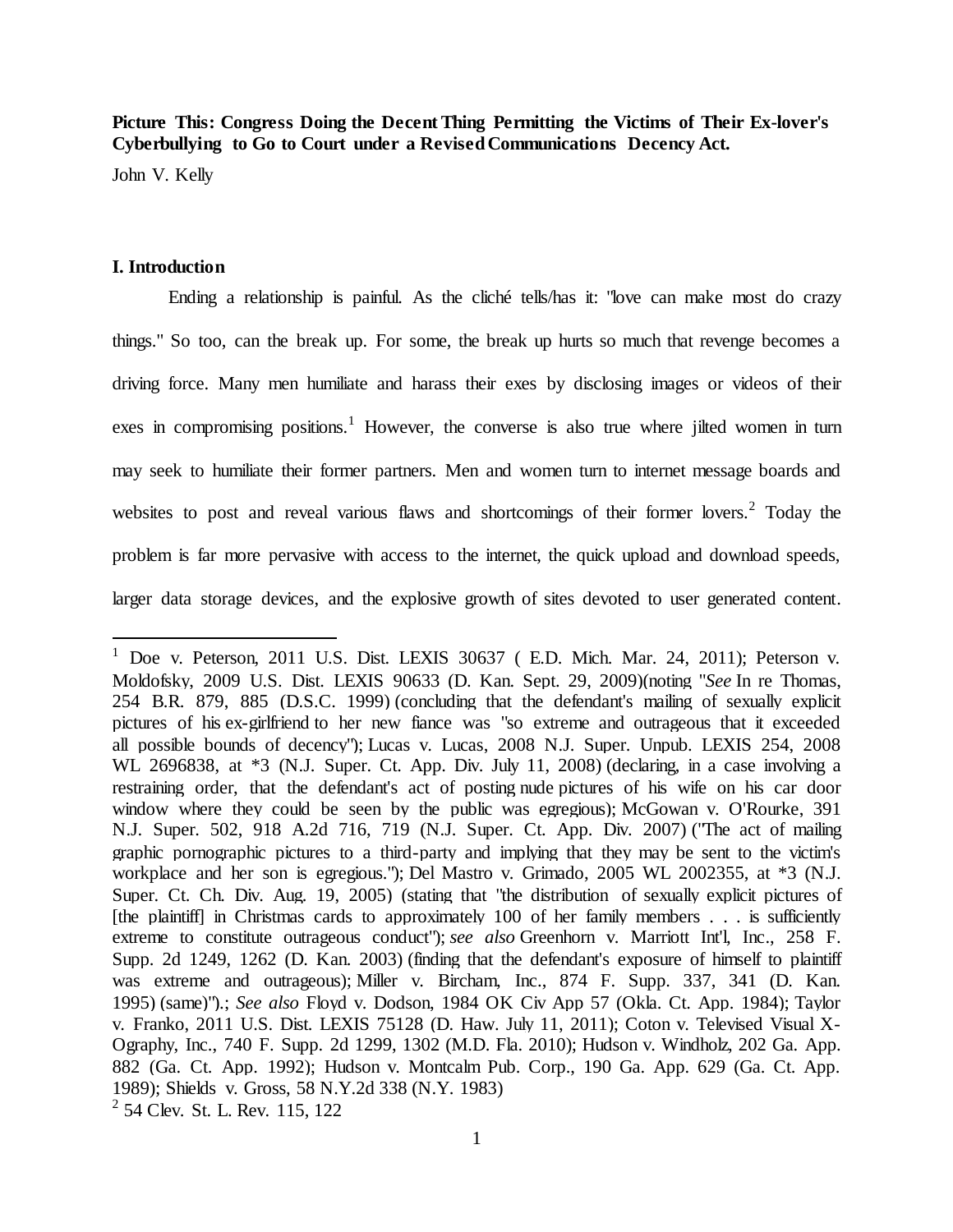Vengeful exes are heading to the internet more and more frequently with the intent to embarrass or harm their reputation.

With the near limitless power and voice of the internet, this form of cyberbullying goes too far with no real adequate remedy. The victims of cyberbullying are often left to pick up the pieces of their shattered and broken lives and damaged reputations. These actions often have severe consequences including humiliation, loss of reputation, being disowned from ones family, harm to their professional career, disruption or destruction of new relationships including marriages.<sup>3</sup> The effects reach not only the intended victim, but parents, friends and other loved ones as well.<sup>4</sup> The victims are usually undercompensated or worse not compensated at all because many of the civil remedies available do not adequately address the conduct that occurs on the internet. Even though dire consequences can await the bullies such as jail time and civil liability because most of the "bullies" do not have the resources to compensate the victims for the wrongs they caused. Often, however, the bullies use major social networking websites or pornographic sites, and other internet businesses to inflict the harm, but these "deep pockets" are almost always shielded by the Communication Decency Act 47 USC  $\S 230$ .<sup>5</sup> This note argues for a more adequate civil remedy for the victims of cyberbullying and less protection for those websites which facilitate bullying.

Part II of this note discusses relevant background issues, a brief overview of the Communication Decency Act 47 USC §230, an overview of certain cases which illustrate the shortcomings of the law as it is, and other technology and internet related Acts passed by

<sup>3</sup> Danielle Keats Citron, *Essay: Law's Expressive Value in Combating Cyber Gender Harassment*, 108 Mich. L. Rev. 373, 384 (2009).

<sup>4</sup> Terri Day, *ARTICLE: The New Digital Dating Behavior - Sexting: Teens' Explicit Love Letters: Criminal Justice or Civil Liability*, 33 Hastings Comm. & Ent. L.J. 69, 90 (2010).

<sup>5</sup> Zeran v. America Online, 958 F. Supp. 1124, 1133 (E.D. Va. 1997).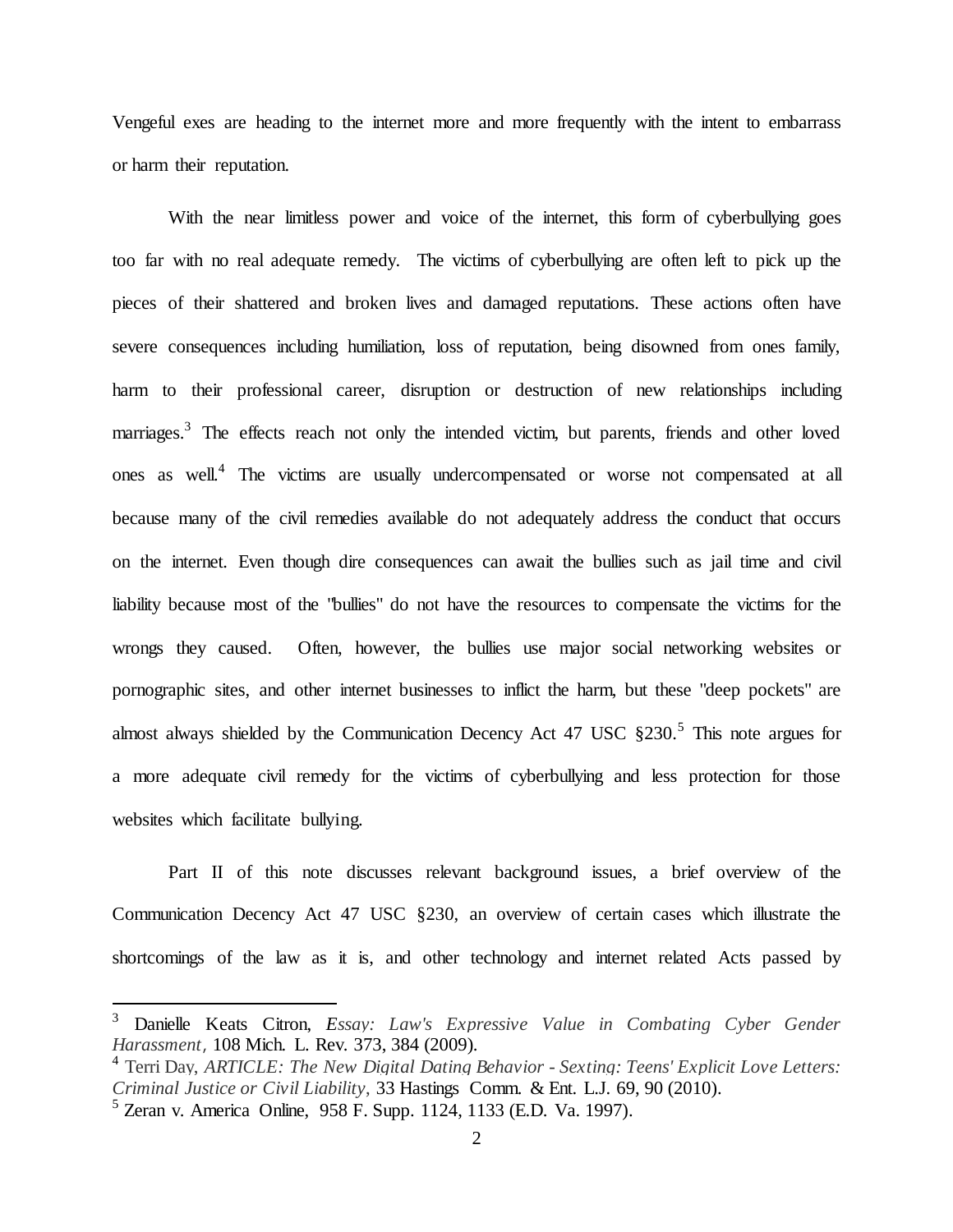congress. Part III argues for federal legislation to address the shortcomings of the current laws. Part IV concludes this note.

## **II. Background**

Good name in man and woman, dear my lord, Is the immediate jewel of their souls; Who steals my purse steals trash; 'tis something, nothing, 'Twas mine, 'tis his, and has been slave to thousands; But he that filches of me my good name, Robs me of that which not enriches him, And makes me poor indeed. William Shakespeare, Othello  $III^6$ 

As Shakespeare wrote, damage done to reputation can be the most harmful of all wrongs. The victims of cyberbullying feel powerless, "in addition to feeling lonely, humiliated, and insecure, like victims of traditional bullying, cyberbullying victims also experience heightened feelings of anger, frustration, and depression.<sup>7</sup> Even with the full force of the law behind a victim of cyberbullying with traditional non-internet related causes of action, the victim is not likely to be adequately redressed.<sup>8</sup> For example, many internet websites which facilitate the bullies goals are allowed to escape liability even when the victim tells the website to remove the damaging post because it is untrue and the website refuses to take down the false posting. This is due to the immunity granted to internet service providers under the Communication Decency Act 47 USC §230.<sup>9</sup> The harms done to the victim are sometimes unable to be righted through the current legal framework. There are at least 15 common law causes of action which may apply in these situations. They include: Intentional Infliction of Emotional Distress, Negligent Infliction of Emotional Distress, Invasion of Privacy, Public Disclosure of private facts, Intrusion upon

<sup>6</sup> Ryan Savage, *ARTICLE: E-COMMERCE: Between a Rock and a Hard Place: Defamation and Internet Service Providers*, 2 Asper Rev. Int'l Bus. & Trade L. 107 (2002).

<sup>7</sup> Karly Zande, ARTICLE: WHEN THE SCHOOL BULLY ATTACKS IN THE LIVING ROOM: USING TINKER TO REGULATE OFF-CAMPUS STUDENT CYBERBULLYING, 13 Barry L. Rev. 103, 112 (2009).

<sup>8</sup> See generally *Id*.

 $9$  Doe v. Peterson, 2011 U.S. Dist. LEXIS 30637 (E.D. Mich. Mar. 24, 2011).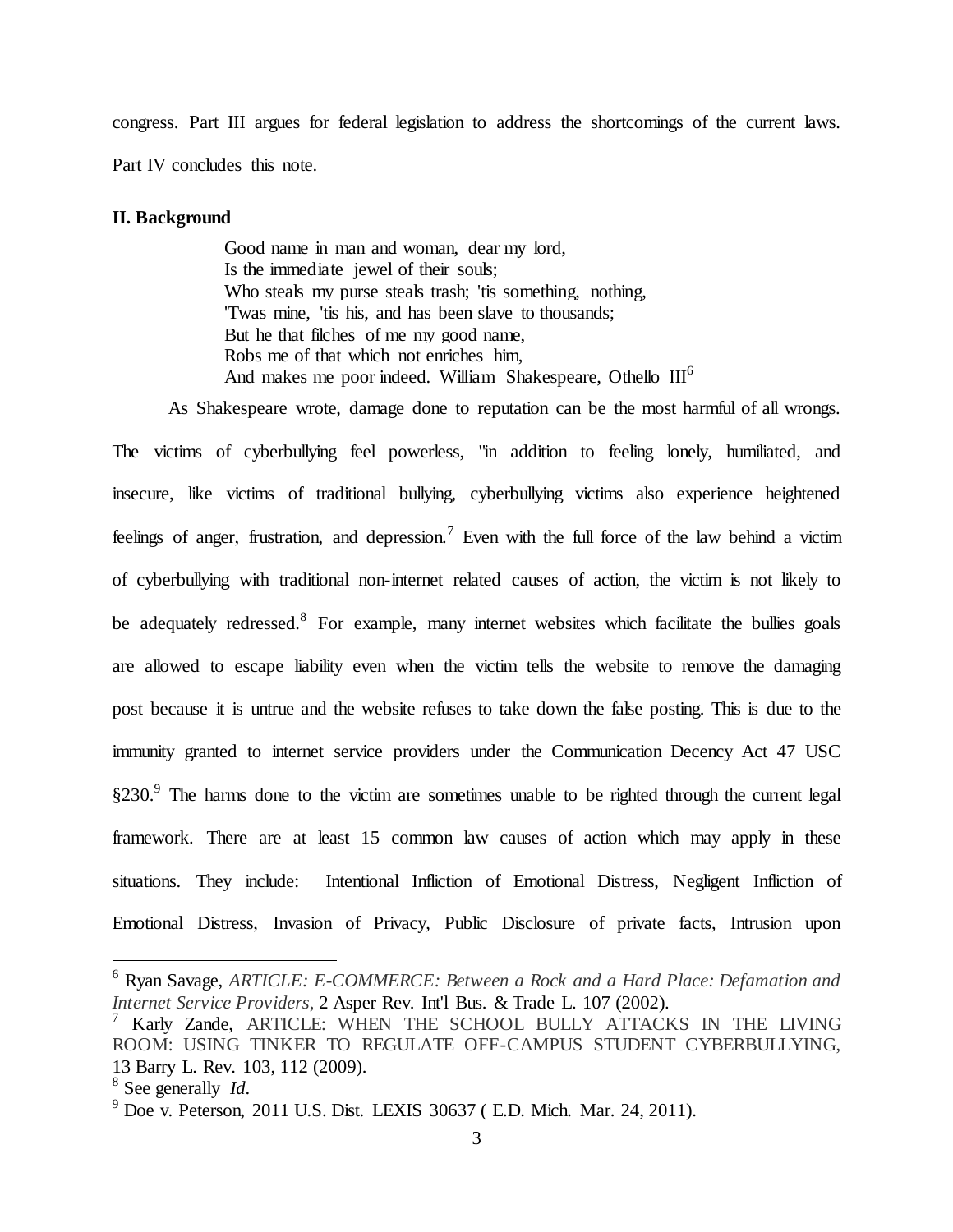seclusion, Right of Publicity, False Light, Unreasonable publicity given to a person's private life, Defamation, Slander/libel, Child Pornography Prevention Act (In the cases dealing with couples under 18), Copyright, Extortion and Tortious interference with a contractual or business relationship.<sup>10</sup> Other claims include fraud, forgerey and contractual - where an ex-husband forged a release to have his wife's sexually explicit photos placed in several pornographic  $maezines.<sup>11</sup>$ 

While the claims may seem to create the potential for redress for a victim, in most cases the victim is not adequately compensated for the harm suffered because the bully has little if any funds to sustain a judgment against them and/or the facilitators, the internet websites and businesses, are protected because the Communications Decency Act 47 U.S.C. 230 pre-empts any cause of action against them shielding them from liability.<sup>12</sup> Moreover, available to the defendants are numerous affirmative defenses which include, for example, the doctrine of pari delicto which bars suit at law or equity where the party seeking relief is himself involved in the wrong doing.<sup>13</sup> For example, in the case of pornographic postings of the victim, the victim was a

<sup>10</sup> *See generally* Doe v. Peterson, 2011 U.S. Dist. LEXIS 30637 ( E.D. Mich. Mar. 24, 2011); Peterson v. Moldofsky, 2009 U.S. Dist. LEXIS 90633 (D. Kan. Sept. 29, 2009); In re Thomas, 254 B.R. 879, 885 (D.S.C. 1999) ; Lucas v. Lucas, 2008 N.J. Super. Unpub. LEXIS 254, 2008 WL 2696838, at \*3 (N.J. Super. Ct. App. Div. July 11, 2008) ; McGowan v. O'Rourke, 391 N.J. Super. 502, 918 A.2d 716, 719 (N.J. Super. Ct. App. Div. 2007); Del Mastro v. Grimado, 2005 WL 2002355, at \*3 (N.J. Super. Ct. Ch. Div. Aug. 19, 2005); Greenhorn v. Marriott Int'l, Inc., 258 F. Supp. 2d 1249, 1262 (D. Kan. 2003); Miller v. Bircham, Inc., 874 F. Supp. 337, 341 (D. Kan. 1995); Floyd v. Dodson, 1984 OK Civ App 57 (Okla. Ct. App. 1984); Taylor v. Franko, 2011 U.S. Dist. LEXIS 75128 (D. Haw. July 11, 2011); Coton v. Televised Visual X-Ography, Inc., 740 F. Supp. 2d 1299, 1302 (M.D. Fla. 2010); Hudson v. Windholz, 202 Ga. App. 882 (Ga. Ct. App. 1992); Hudson v. Montcalm Pub. Corp., 190 Ga. App. 629 (Ga. Ct. App. 1989); Shields v. Gross, 58 N.Y.2d 338 (N.Y. 1983).

 $11$  Hudson v. Windholz, 202 Ga. App. 882 (Ga. Ct. App. 1992).

 $12$  Zeran, 958 F. Supp. at 1133 (E.D. Va. 1997).

<sup>&</sup>lt;sup>13</sup> Doe v. Peterson, 2011 U.S. Dist. LEXIS 30637 ( E.D. Mich. Mar. 24, 2011).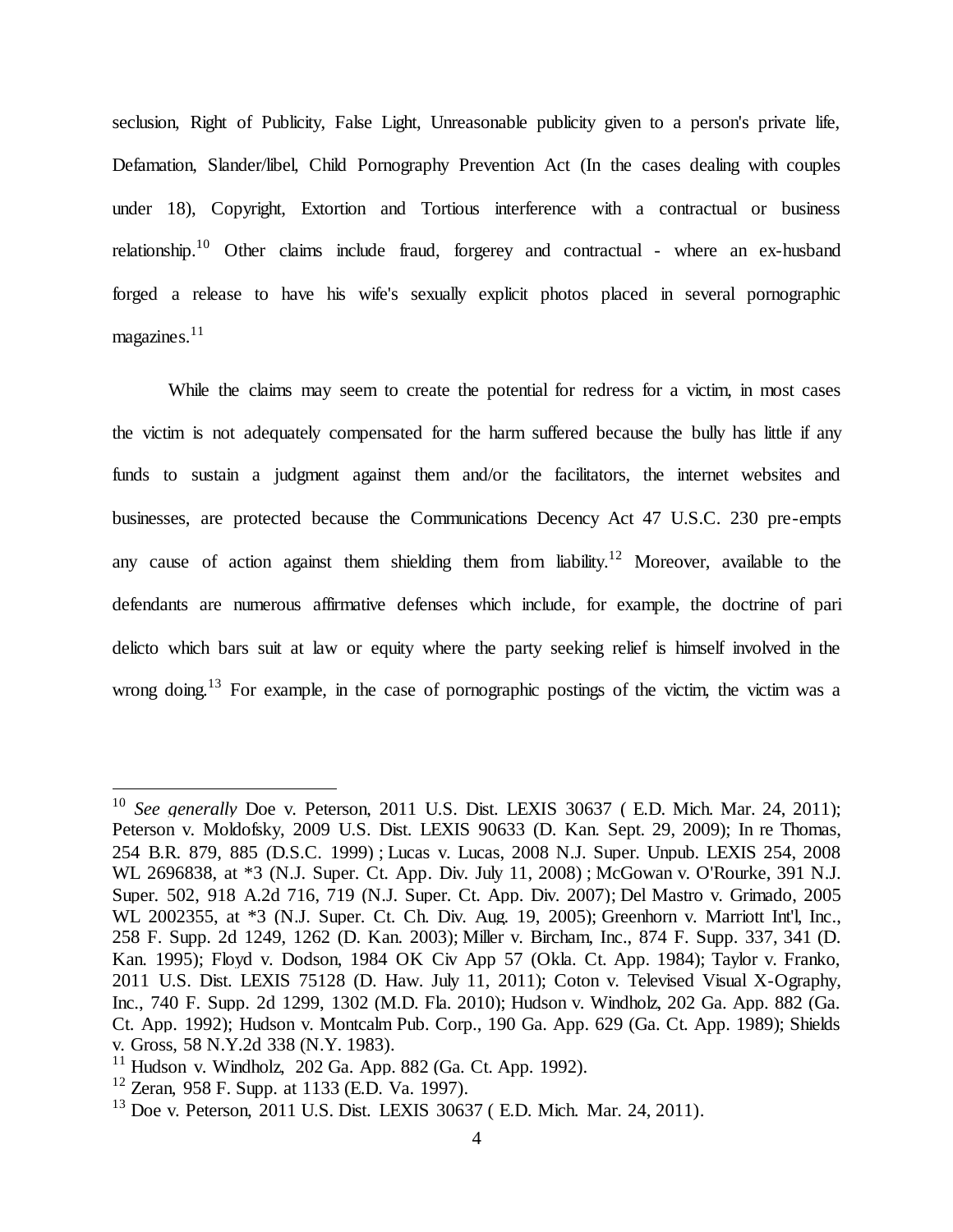willing participant in the images or videos posted and this defense is sometimes raised with varying success.<sup>14</sup>

Judges and legal scholars agree that reform for cyberbullying is needed.<sup>15</sup> This reform must come at the federal level due to the expansive reach of the Communications Decency Act 47 U.S.C. 230. These offenses go to the very core of an individual's identity and often hurt more than simple in person bullying because in the virtual world the means and methods of humiliation and tortious conduct is near limitless and the duration of the bullying ongoing and pervasive.<sup>16</sup> One scholar contends that there needs to be an online civil rights statute.<sup>17</sup>

# **A. The Communications Decency Act 47 USC §230**

Courts construing Section 230 shed light on congress's intent. "The section is generally recognized as Congress's response to a New York State court decision, Stratton Oakmont, Inc. v. Prodigy Services Co. In this case, the court held that an online computer service could be held responsible as a "publisher" for allegedly libelous statements that an anonymous person posted to a bulletin board that Prodigy operated, even though Prodigy was not aware of those statements."<sup>18</sup> "The policy underlying the CDA is the promotion of "the continued development of the Internet and other interactive computer services ... ' 47 USC §230(b)(1). To ensure that web site operators and other interactive computer services would not be crippled by lawsuits

<sup>14</sup> *See* Doe v. Peterson, 784 F. Supp. 2d 831, 839 ( E.D. Mich. 2011).

<sup>15</sup>William H. Frievogel, *Article: Does the Communications Decency Act Foster Indecency?*, 16 Comm. L. & Pol'y 17, 41 (2011).

 $16$  Zande, supra note 7, at 110.

<sup>17</sup> Danielle Keats Citron, *Cyber Civil Rights*, 89 B.U.L. Rev. 61 (2009).

 $^{18}$  1995 WL 323710 (N.Y. Sup. Ct. 1995) reargument denied, 1995 WL 805178 (N.Y. Sup. Ct. 1995). *See also* Zeran v. Am. Online Inc., 129 F.3d 327, 331 (4th Cir. 1997), cert. denied, Zeran v. Am. Online, Inc., 524 U.S. 937 (1998).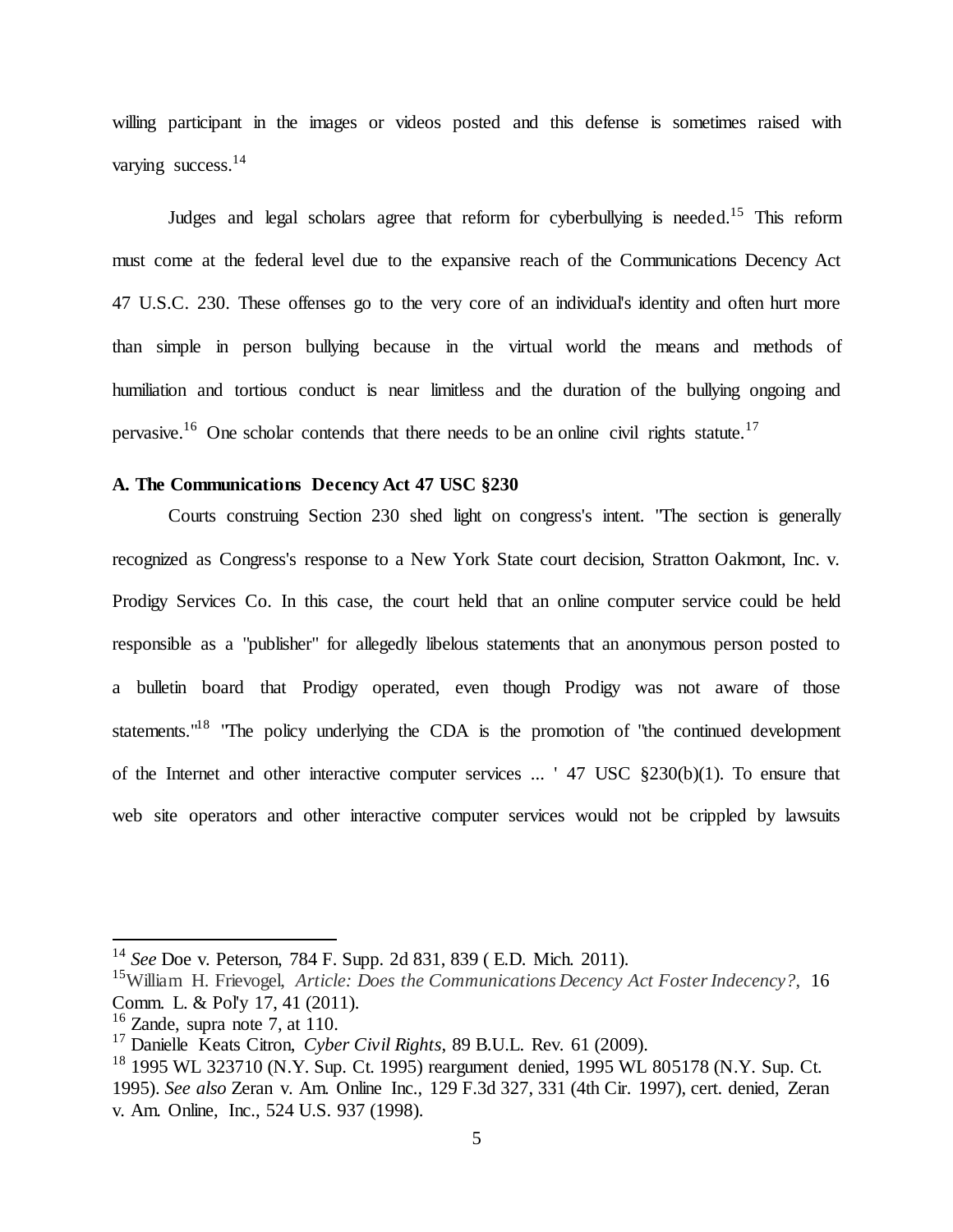arising out of third-party communications, the Act provides interactive computer services with immunity."<sup>19</sup> Other policy rationales include:

(2) to preserve the vibrant and competitive free market that presently exists for the Internet and other interactive computer services, unfettered by Federal or State regulation; (3) to encourage the development of technologies which maximize user control over what information is received by individuals, families, and schools who use the Internet and other interactive computer services; (4) to remove disincentives for the development and utilization of blocking and filtering technologies that empower parents to restrict their children's access to objectionable or inappropriate online material; and (5) to ensure vigorous enforcement of Federal criminal laws to deter and punish trafficking in obscenity, stalking, and harassment by means of computer.  $20$ 

However, the act's effect goes beyond the original intent. The act essentially shields all interactive computer services and information content providers from liability. The relevant part of the act which pertains to civil liability provides:

(c) Protection for "Good Samaritan" blocking and screening of offensive material. (1) Treatment of publisher or speaker. No provider or user of an interactive computer service shall be treated as the publisher or speaker of any information provided by another information content provider.

(2) Civil liability. No provider or user of an interactive computer service shall be held liable on account of-- (A) any action voluntarily taken in good faith to restrict access to or availability of material that the provider or user considers to be obscene, lewd, lascivious, filthy, excessively violent, harassing, or otherwise objectionable, whether or not such material is constitutionally protected; or (B) any action taken to enable or make available to information content providers or others the technical means to restrict access to material described in paragraph (1) [subparagraph  $(A)$ ].<sup>21</sup>

The terms interactive computer services and information content providers are defined terms

under the act which mean:

(2) Interactive computer service. The term "interactive computer service" means any information service, system, or access software provider that provides or enables computer access by multiple users to a computer server, including

 $19$  Doe v. MySpace, Inc, 474 F. Supp. 2d 843, 847 (W.D. Tex. 2007).

 $20$  47 U.S.C. § 230(b)(2)-(5)

 $^{21}$  47 U.S.C. § 230(c)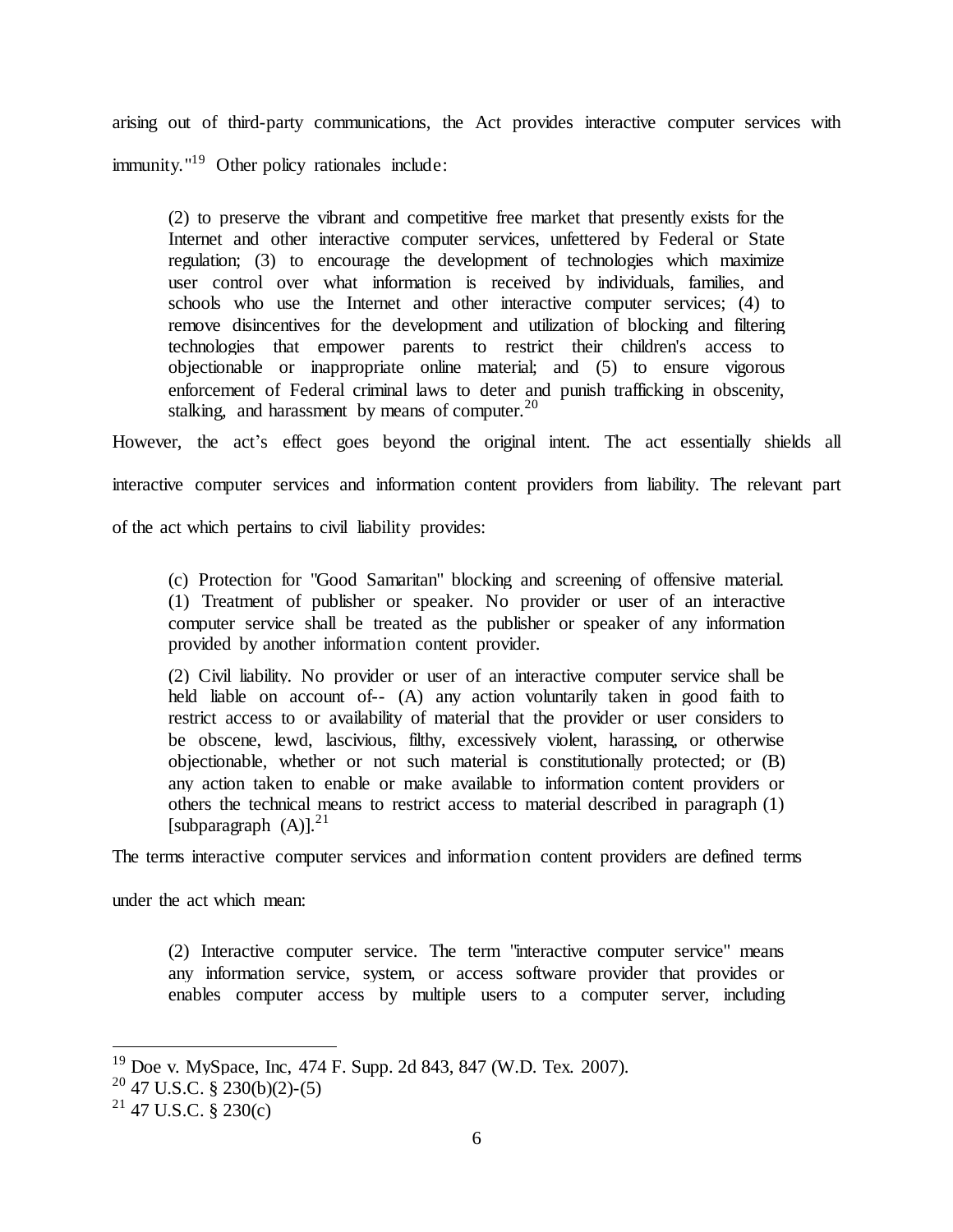specifically a service or system that provides access to the Internet and such systems operated or services offered by libraries or educational institutions.

(3) Information content provider. The term "information content provider" means any person or entity that is responsible, in whole or in part, for the creation or development of information provided through the Internet or any other interactive computer service. $22$ 

Under the CDA, however, all ISPs are treated the same, even if they have some level of involvement in the posting. For example, in Batzel v. Smith, Smith sent a false email to the Museum Security Network, a group focused on stolen art.<sup>23</sup> The email claimed, that Batzel descended from a high ranking Nazi official and she had in her possession possible stolen artwork.<sup>24</sup> However, Smith could not send the email directly to the group, instead it went through a moderator who resent the email to the group.<sup>25</sup> Thus, the internet service provider had some degree of involvement posting the message. The CDA also requires no affirmative response by the ISP, even when it receives specific and repeated notice that a defamatory statement has been posted on or through its network.<sup>26</sup> A common theme in the case law that follows this section is the under compensation and/or dismissal of many claims brought by very injured plaintiffs. Some cases are completely dismissed due to the CDA.

#### **B. Zeran v. America Online**

The facts of Zeran v. America Online are straight forward. Zeran was the victim of cyberbullying, where someone perpetrated a malicious hoax on him through the internet services

 $22$  47 U.S.C. § 230(f)(2)-(3).

<sup>23</sup> Batzel v. Smith, 333 F.3d 1018, 1020-1021 (9th Cir. 2003).

<sup>&</sup>lt;sup>24</sup> Batzel v. Smith, 333 F.3d 1018, 1021 (9th Cir. 2003).

<sup>25</sup> *Id*.

<sup>26</sup> Sarah Duran, *Hear No Evil, See No Evil, Spread No Evil: Creating a Unified Legislative Approach to Internet Service Provider Immunity*,12 U. Balt. Intell. Prop. L.J. 115, 133-134 (2004).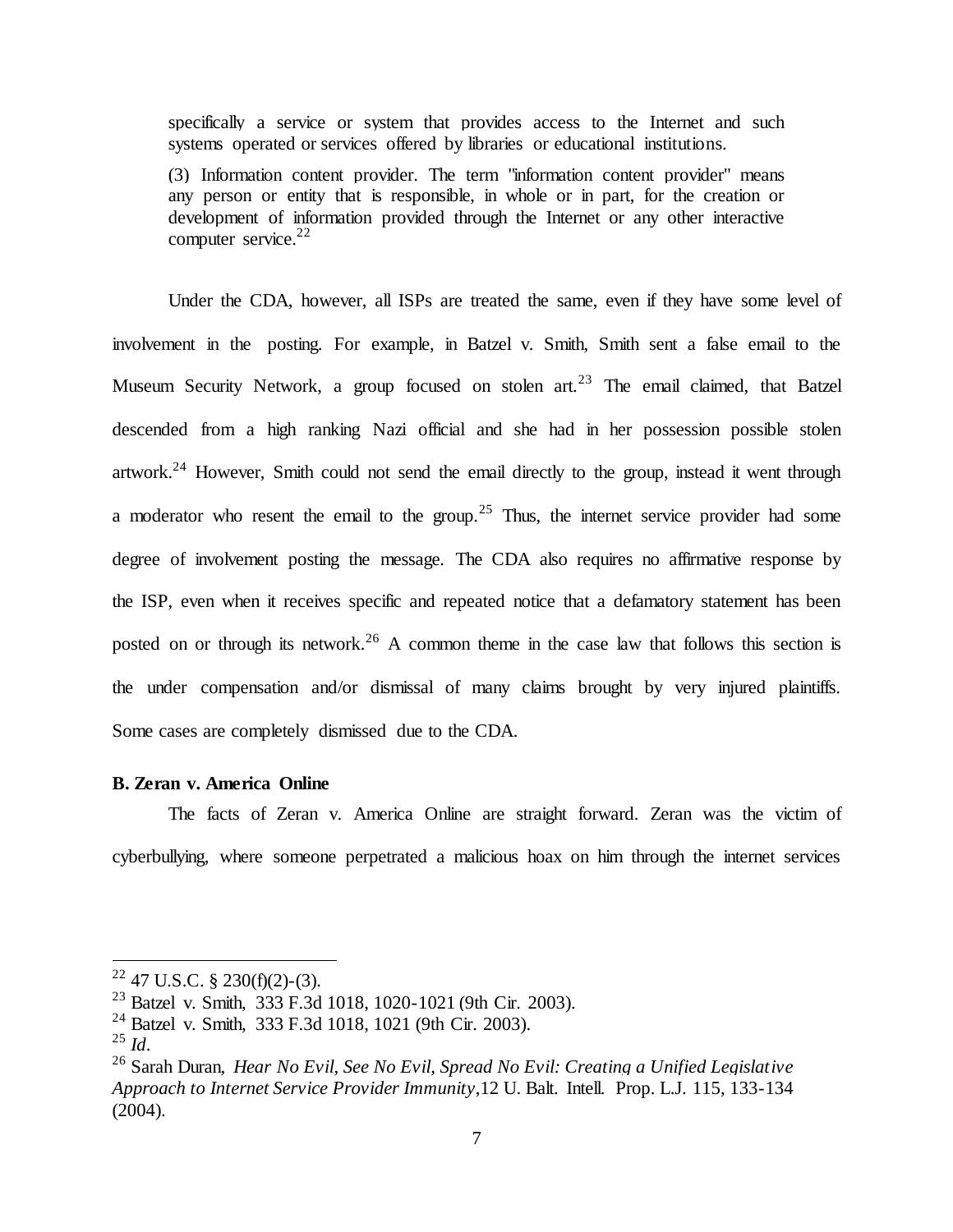of America Online.<sup>27</sup> "An unknown person or persons, acting without Zeran's knowledge or authority, affixed Zeran's name and telephone number to a series of notices on AOL's electronic "bulletin board" advertising t-shirts and other items with slogans glorifying the bombing of the Alfred P. Murrah Federal Building in Oklahoma City, Oklahoma in which 168 people were killed."<sup>28</sup> This event is better known as the Oklahoma City Bombing of April 19, 1994 in which Timothy McVeigh was put to death for his involvement. "Predictably, Zeran received numerous disturbing and threatening telephone calls from people outraged with the posted notice.<sup>"29</sup> For nearly three weeks Zeran was receiving threatening phone calls at an interval of two per minute and he and his home were placed on police surveillance for his own protection and it was not until three weeks later did the threatening calls subside to about 15 per day.<sup>30</sup> Zeran sued claiming AOL was negligent. $31$ 

AOL moved for judgment on the pleadings under the CDA 47 U.S.C.  $230^{32}$  Thus the only question was "whether the CDA preempts any state common law cause of action Zeran may have against AOL resulting from its role in the malicious hoax perpetrated via AOL's electronic bulletin board."<sup>33</sup> Zeran did not contest that AOL is an interactive computer service as defined by the CDA and the court held it is clear that AOL meets the statutory definition of such a service.<sup>34</sup> Also, Zeran does "claim that the bogus notices were anything but information provided by another information content provider."<sup>35</sup> Thus, the court further winnowed "the preemption issue

- $31$  *Id.* at 1126.
- <sup>32</sup> *Zeran*, 958 F. Supp. at 1129.
- <sup>33</sup> *Id*.
- <sup>34</sup> *Id*. at 1131.

<sup>&</sup>lt;sup>27</sup> Zeran v. America Online, 958 F. Supp. 1124, 1126 (E.D. Va. 1997).

<sup>28</sup> *Id*.

<sup>29</sup> *Id*.

<sup>30</sup> *Id*. at 1128.

<sup>35</sup> *Id*. at 1132.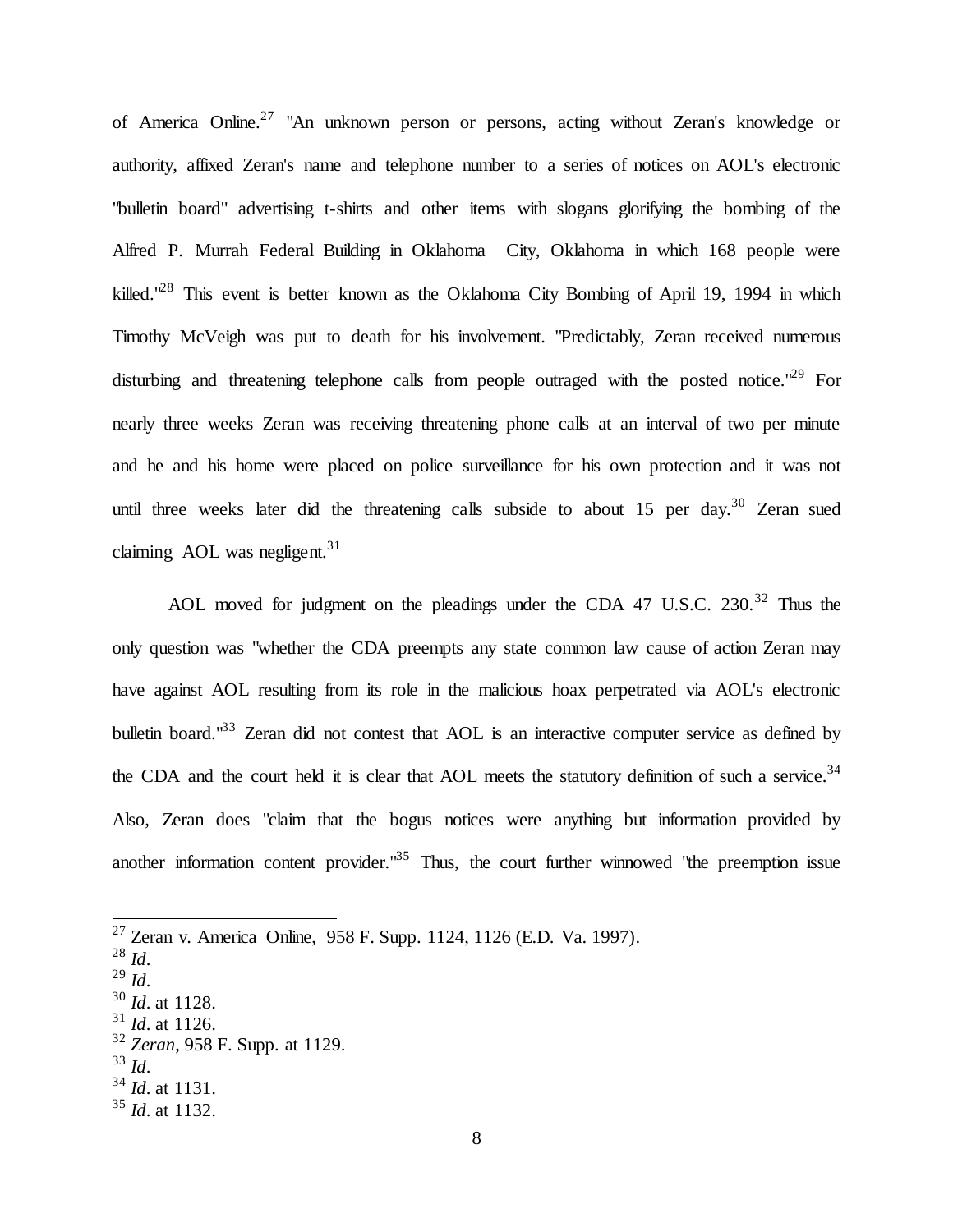reduces to the question whether a state cause of action for negligent distribution of defamatory material directly conflicts with the CDA's prohibition against treating an Internet provider as a "publisher or speaker".<sup>36</sup> "Put another way, the question is whether imposing common law distributor liability on AOL amounts to treating it as a publisher or speaker. If so, the state claim is preempted."<sup>37</sup> The court recognized that Congress' intent was to overrule Oakmont, Inc. v. Prodigy Services Co. and that it was codified in the act as discussed in the preceding section supra.<sup>38</sup>

The court held the state common law claim was preempted and thus unable to be brought giving Zeran no recourse for the cyberbullying that was done to him.<sup>39</sup> The Court reasoned:

> Clearly, then, distributor liability discourages Internet providers from engaging in efforts to review online content and delete objectionable material, precisely the effort Congress sought to promote in enacting the CDA. Indeed, the most effective means by which an Internet provider could avoid the inference of a "reason to know" of objectionable material on its service would be to distance itself from any control over or knowledge of online content provided by third parties. This effect frustrates the purpose of the CDA and, thus, compels preemption of state law claims for distributor liability against interactive computer service providers.<sup>40</sup>

This may be true; the statute itself is unclear and the legislative history is unenlightening on this point. However, the language seems broad enough to preclude a finding that a service is a publisher merely because it makes efforts to restrict content.<sup>41</sup>

**C. Doe v. Peterson**

 $\overline{a}$ <sup>36</sup> *Id*.

<sup>37</sup> *Id*.

<sup>38</sup> *Id*. at 1134.

<sup>39</sup> *Zeran*, 958 F. Supp. at 1135.

<sup>40</sup> *Id*.

<sup>41</sup> David R. Sheridan, *Article: Zeran v. Aol and the Effect of Section 230 of the Communication Decency Act upon Liability for Defamation on the internet*, 61 Alb. L. Rev. 147, 160 (1997).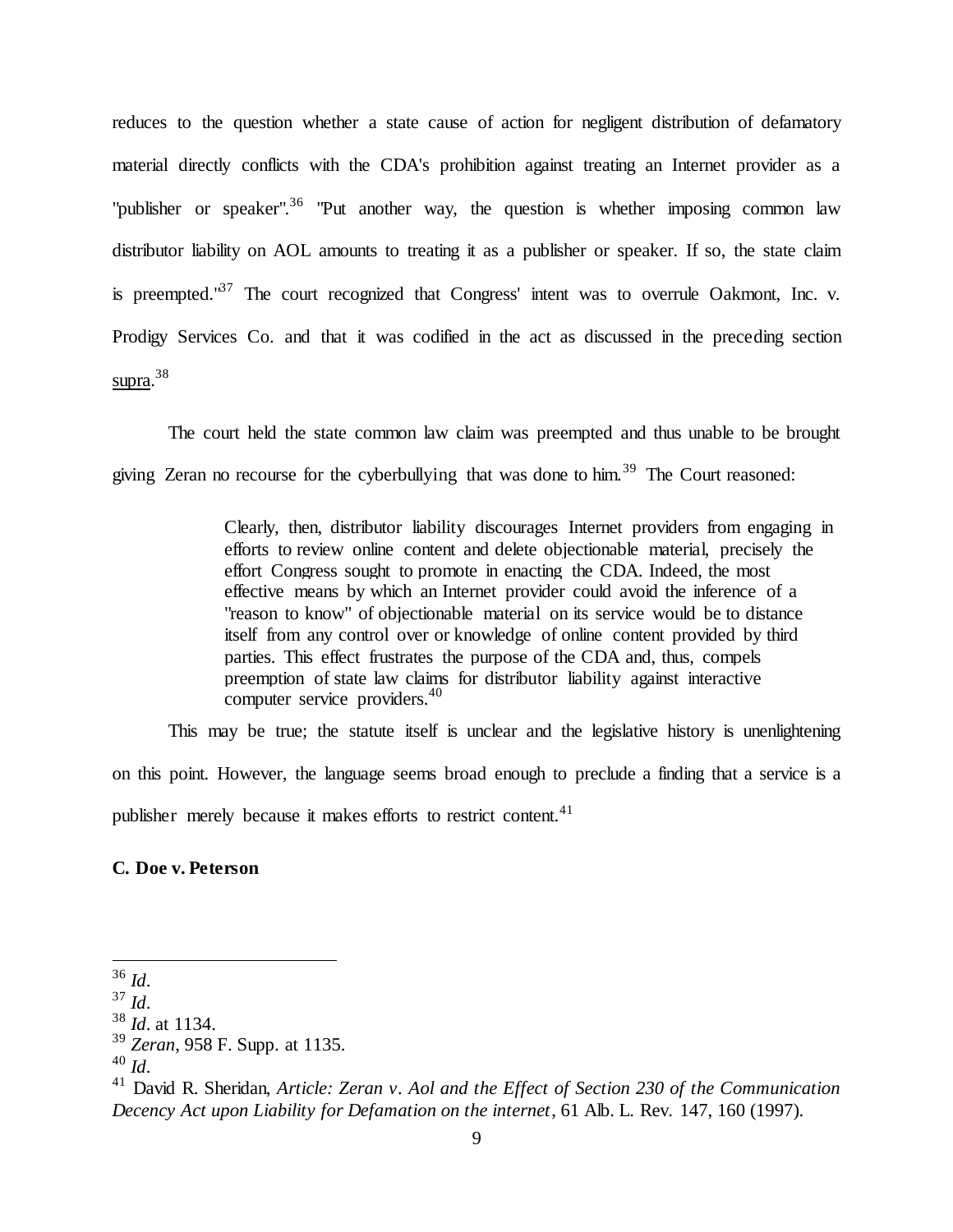In Doe v. Peterson, plaintiff Doe four months before her 18th birthday was requested by her 18 year old boy friend M.G., who was in the military, to send nude and sexually explicit photographs of herself to him.<sup>42</sup> Plaintiff complied with the request by using a digital camera with a timer and then uploading the images on her father's computer and emailing them to her boyfriend in May  $2007<sup>43</sup>$  The couple eventually split.<sup>44</sup>

Around December 2008, Plaintiff was notified the images of her appeared on Imagebeaver.com and later on submityourex.com.<sup>45</sup> Plaintiff emailed both sites and demanded the pictures be removed.<sup>46</sup> Both sites complied.<sup>47</sup> In May 2009 the images surfaced on exgfpics.com and plaintiff was informed by her sister that people at school were talking about it.<sup>48</sup> Plaintiff asked her now former boyfriend about the posting of her pictures who denied posting the pictures, but would attempt to find out who did.<sup>49</sup> He was unable to determine who did upload the pictures to the website, but emailed the website demanding the images be taken down.<sup>50</sup> Plaintiff herself emailed in June demanding the images be taken down, but the pictures never were.<sup>51</sup>

The Plaintiff initiated the suit against the owner Erik Peterson, the website owner and operator.<sup>52</sup> The Court considered and granted summary judgment on all of the claims except for two. Two of the claims the Court granted summary judgment on was the intrusion upon

 $^{45}$  *Id.* 

- <sup>46</sup> *Id*.
- <sup>47</sup> *Id*.
- <sup>48</sup> *Id*. <sup>49</sup> *Id*.
- <sup>50</sup> *Id*.
- 

 $42$  Doe v. Peterson, 784 F. Supp. 2d 831, 839 (E.D. Mich. 2011).

<sup>43</sup> *Id*. at 834.

<sup>44</sup> *Id*. at 835.

<sup>51</sup> *Id*. at 836. <sup>52</sup> *Id*.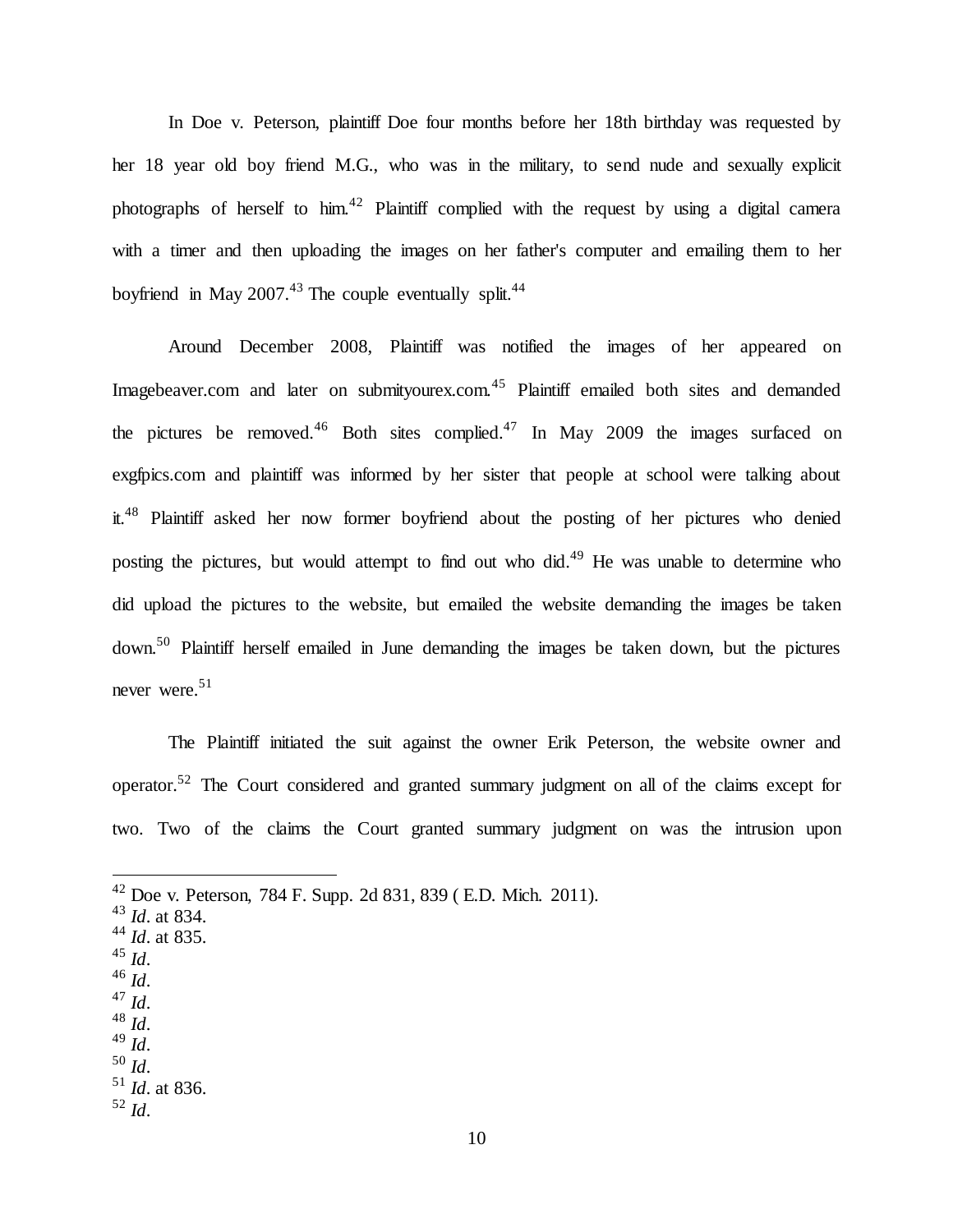seclusion claim and public disclosure of private facts because the images were already portrayed on two other public websites.<sup>53</sup> Of the two claims that remained one was a violation of the Child Pornography prevention act because she was still a minor at the time she took the photographs.<sup>54</sup> Where the court held there was enough evidence to reach a jury on the issue of whether the defendant knowingly posted sexually explicit pictures of a minor.<sup>55</sup>

#### **D. Peterson v. Moldofsky, Taylor v. Franko, and Hudson v. Montcalm Pub. Copr.**

In Peterson v. Moldofsky, defendant Moldofsky had an intimate relationship with Piper Peterson.<sup>56</sup> During the course of their relationship, Plaintiff permitted Defendant to take pictures of her engaged in sexually explicit acts with other couples.<sup>57</sup> The couple eventually had a falling out and in acts of revenge, Moldofsky emailed sexually explicit images of Peterson to Peterson's mother, co-workers, boss, ex-husband, and current boyfriend.<sup>58</sup> The court granted all but two claims for summary judgment.<sup>59</sup> The emotional distress claim remained as did the public disclosure of private facts.<sup>60</sup> The other claims were dismissed because the Defendant was permitted to be there and take the pictures. $61$ 

In Talyor v. Franko, Franko, the defendant, permitted entry of a default judgment against him.<sup>62</sup> Talyor and Franko had an intimate relationship and she permitted Franko to take images of her engaged in sexual acts.<sup>63</sup> Franko eventually proposed to Taylor.<sup>64</sup> Taylor rejected the

<sup>53</sup> *Id*. at 840-43.

<sup>54</sup> *Id*. at 839-40.

<sup>55</sup> *Id*. at 840.

<sup>56</sup> Peterson v. Moldofsky, 2009 U.S. Dist. LEXIS 90633, \*1 (D. Kan. Sept. 29, 2009).

<sup>57</sup> *Id*.

<sup>58</sup> *Id*.

<sup>59</sup> *See generally Id*.

<sup>60</sup> *See Id*.

<sup>61</sup> *See Id*.

<sup>62</sup> Taylor v. Franko, 2011 U.S. Dist. LEXIS 75128 \*1 (D. Haw. July 11, 2011).

<sup>63</sup> *Id*.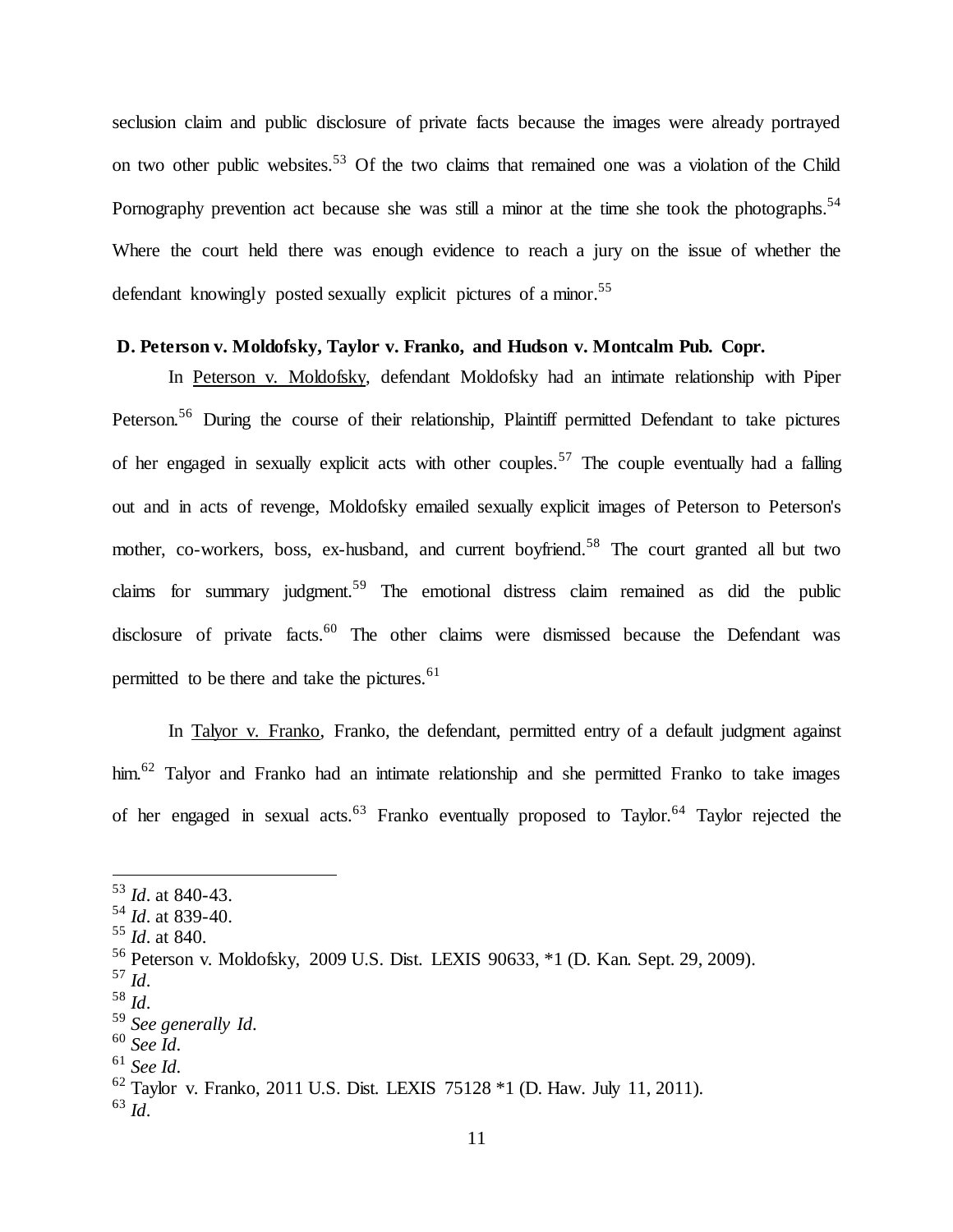proposal and the couple split.<sup>65</sup> Franko eventually peppered the sexually explicit images all over the internet along with Taylor's contact information.<sup>66</sup> Taylor began getting unwanted phone calls and emails requesting sexual encounters.<sup>67</sup> The phone calls even came in at work, and the calls were directed to some co-workers, when the caller could not reach the Plaintiff.<sup>68</sup> All of this caused the Plaintiff great embarrassment.<sup>69</sup> The court only granted her damages on three counts.<sup>70</sup>

In *Hudson*, Plaintiff and her ex-husband, Gordon, were divorced, yet continued on a romantic relationship together.<sup>71</sup> During the continued relationship Mrs. Hudson met and began seeing her current husband. She saw the two men simultaneously.<sup>72</sup> Her ex-husband eventually found out and felt betrayed.<sup>73</sup> The Defendant, Gordon, then began a spree of conduct intended to humiliate Mrs. Hudson which includes: Mr. Gordon distributed a number of sexually explicit photographs of Ms. Hudson, and he threatened to send these photographs to her boss and every real estate agency in Atlanta.<sup>74</sup> He sent nude photographs of her to two magazines and forged a model release form.<sup>75</sup> Two weeks before the marriage of Mr. and Ms. Hudson, Mr. Hudson found in his mailbox a copy of one of the magazines.<sup>76</sup> This caused Ms. Hudson extreme

<sup>64</sup> *Id*. <sup>65</sup> *Id*. <sup>66</sup> *Id*. at \*3-4. <sup>67</sup> *Id*. at \*6. <sup>68</sup> *Id*. \*7-8. <sup>69</sup> *Id*. at \*9.  $^{70}$  *Id.* at \*13-14.  $^{71}$  Hudson v. Windholz, 202 Ga. App. 882, 882-883 (Ga. Ct. App. 1992). <sup>72</sup> *Id*. <sup>73</sup> *Id*. <sup>74</sup> Hudson v. Windholz, 202 Ga. App. 882, 882-883 (Ga. Ct. App. 1992). <sup>75</sup> *Id*. at 883. <sup>76</sup> *Id*. at 883.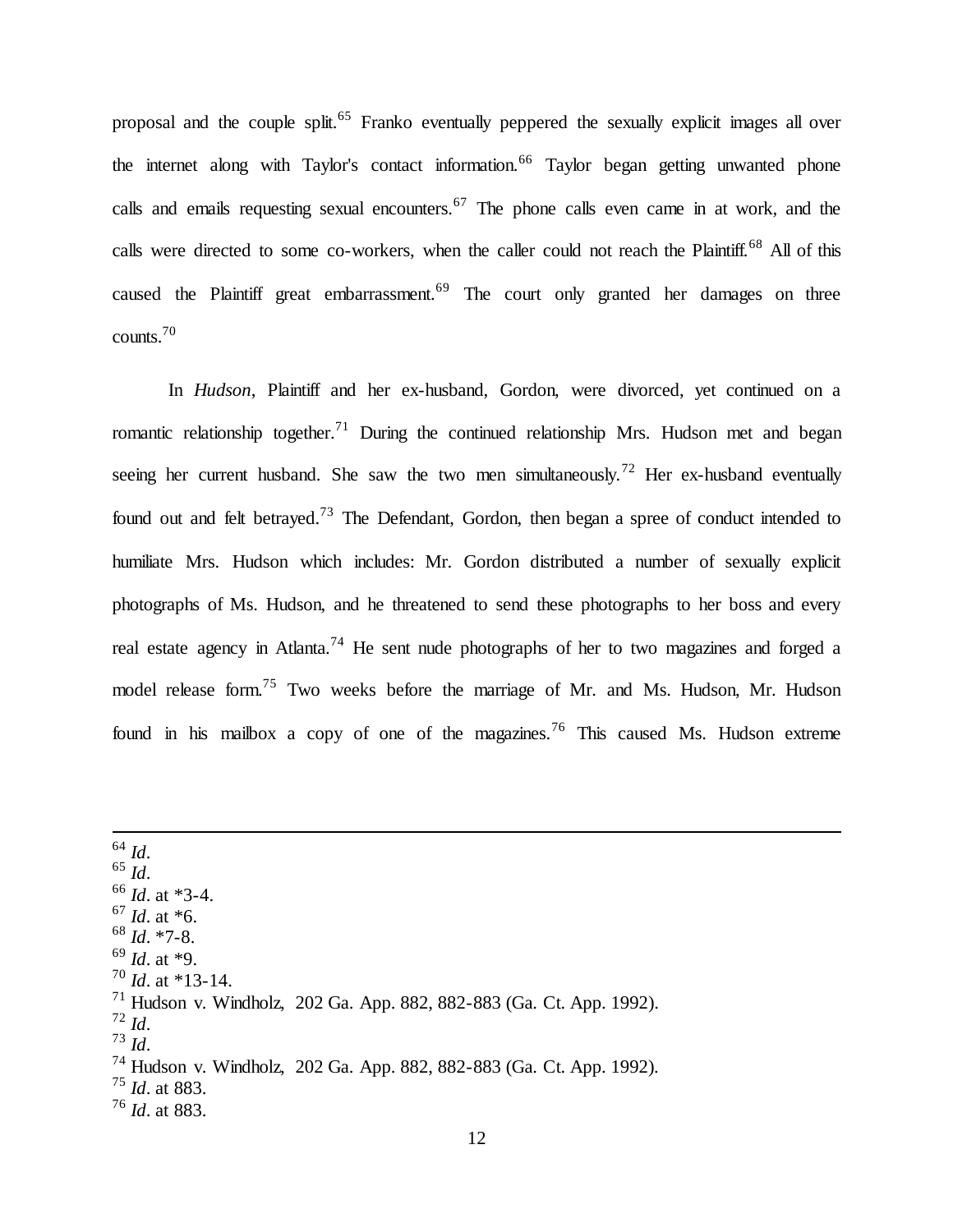emotional distress, driving her to almost cancel her wedding.<sup>77</sup> On the wedding day, a plant was sent to the couple with another explicit photograph inside. <sup>78</sup> After traveling to her daughter's wedding, Ms. Hudson's mother returned home to Florida to find a copy of the explicit magazine had been given to her.<sup>79</sup> Someone had broken into Ms. Hudson's car and glued sexually explicit images to the dash board. $80$  The sequence of events caused extreme emotional distress in Ms. Hudson.<sup>81</sup>

In this action the publisher of the Magazine in which Mrs. Hudson appeared was also sued but was released from the suit because the relied in good faith on a release forged by Defendant Gordon and the Plaintiff's themselves signed a release from liability to obtain the fraudulent release.<sup>82</sup>

# **E. Doe v. Myspace**

There are several cases named Doe v. Mysapce.<sup>83</sup> Each case involves an underage girl, who created a Myspace profile claiming she was eighteen years old or more.<sup>84</sup> After creating a profile, the girls unwittingly met, chatted with, and agreed to meet with online predators.<sup>85</sup> During the meetings the girls were sexually assaulted.<sup>86</sup> The parents of these girls then sued

<sup>77</sup> *Id*. at 883.

<sup>78</sup> *Id*. at 883.

<sup>79</sup> *Id*. at 883.

<sup>80</sup> *Id*. at 883.

<sup>81</sup> Hudson v. Windholz, 202 Ga. App. 882, 883 (Ga. Ct. App. 1992).

 $82$  Hudson v. Montcalm Pub. Corp., 190 Ga. App. 629, 633 (Ga. Ct. App. 1989).

<sup>&</sup>lt;sup>83</sup> Doe v. MySpace, Inc., 474 F. Supp. 2d 843, 845 (W.D. Tex. 2007) affd, 528 F.3d 413 (5th Cir. 2008); Doe v. MySpace, Inc. 175 CA App 4th 561 (2009).

 $84$  Doe v. MySpace, Inc., 474 F. Supp. 2d 843, 846 (W.D. Tex. 2007).

 $^{85}$  *Id.* 

<sup>86</sup> *Id*.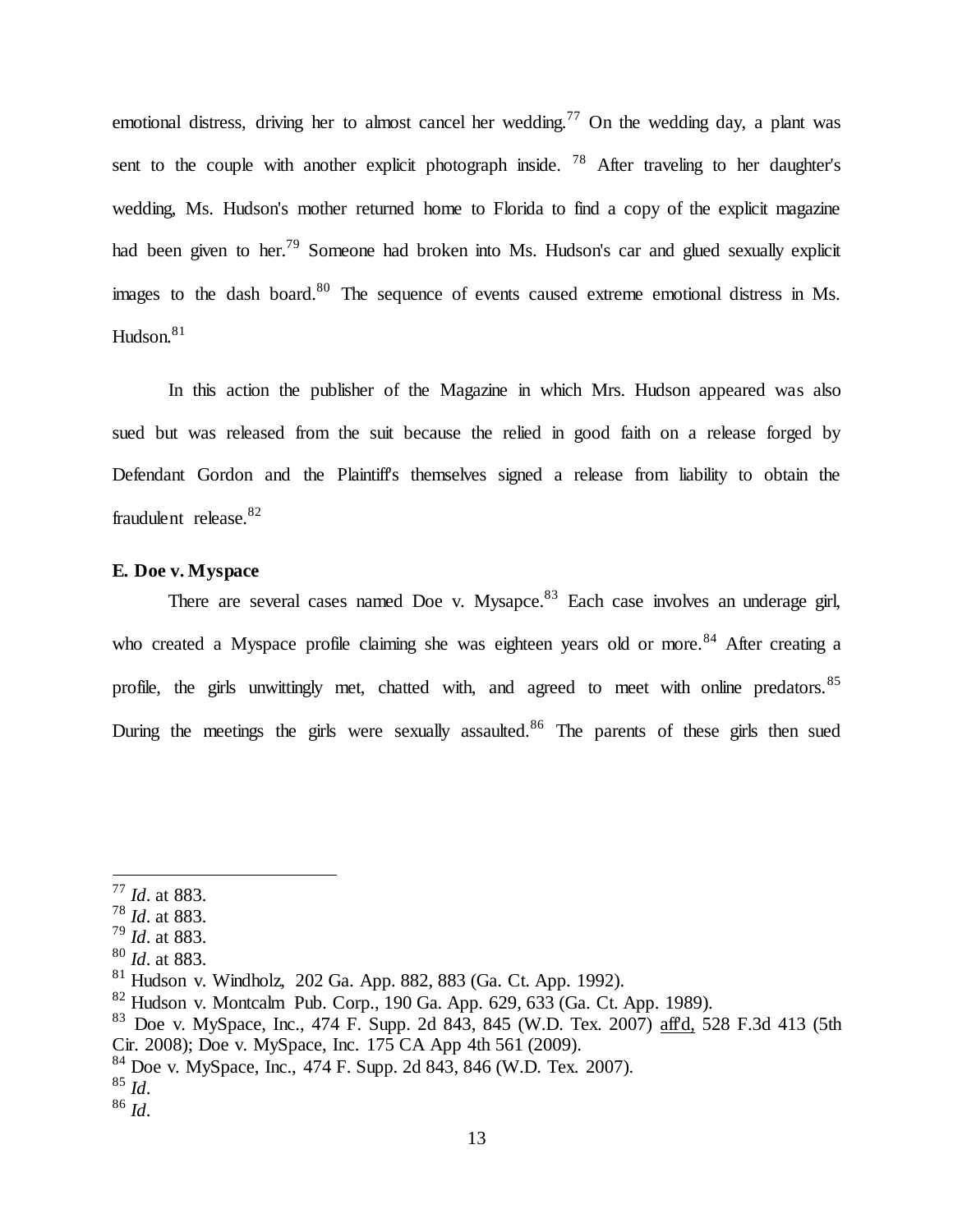Myspace for failing to protect them.<sup>87</sup> Myspace moved to dismiss pursuant to rule 12 because the CDA gave Myspace immunity.<sup>88</sup> And the courts have granted the dismissal.<sup>89</sup>

#### **F. Other Acts of Congress Concerning the Internet and Technology.**

Congress has enacted several acts which touch upon the internet and technology and provide the victims who are harmed with an adequate civil remedy, while not frustrating the growth of the internet. Three such acts are the Computer Fraud and Abuse Act (CFAA),  $90$  The Child Pornography Prevention Act, <sup>91</sup> and the Digital Millennium Copyright Act (DMCA).<sup>92</sup> Both the Computer Fraud and Abuse Act and the Child Pornography Prevention act even criminalizes the conduct it seeks to prevent while giving the victims an adequate civil remedy with which to bring suit under.  $93^{94}$ 

The Computer Fraud and Abuse Act seeks to prevent computer damage and unauthorized access to a computer system.<sup>95</sup> The Child Pornography Prevention Act seeks to prevent production, transmission, and possession of child pornography.<sup>96</sup> The Computer Fraud and Abuse Act provides: "Any person who suffers damage or loss by reason of a violation of this section may maintain a civil action against the violator to obtain compensatory damages and injunctive relief or other equitable relief.<sup> $.97$ </sup> This in addition to criminalizing the breaking and entering into computer systems the act provides the victim an adequate civil remedy. The Child

 $87$  *Id.* <sup>88</sup> *Id*. <sup>89</sup> *Id*.  $90$  18 USC § 1030.  $91$  18 USC § 2252A. <sup>92</sup> 17 USC § 512.  $93$  18 USC § 1030(b)-(c), (g).  $94$  18 USC § 2252A(b), (f). <sup>95</sup> *See generally* 18 USC § 1030. <sup>96</sup> *See generally* 18 USC § 2252A.

 $97$  18 USC § 1030(g).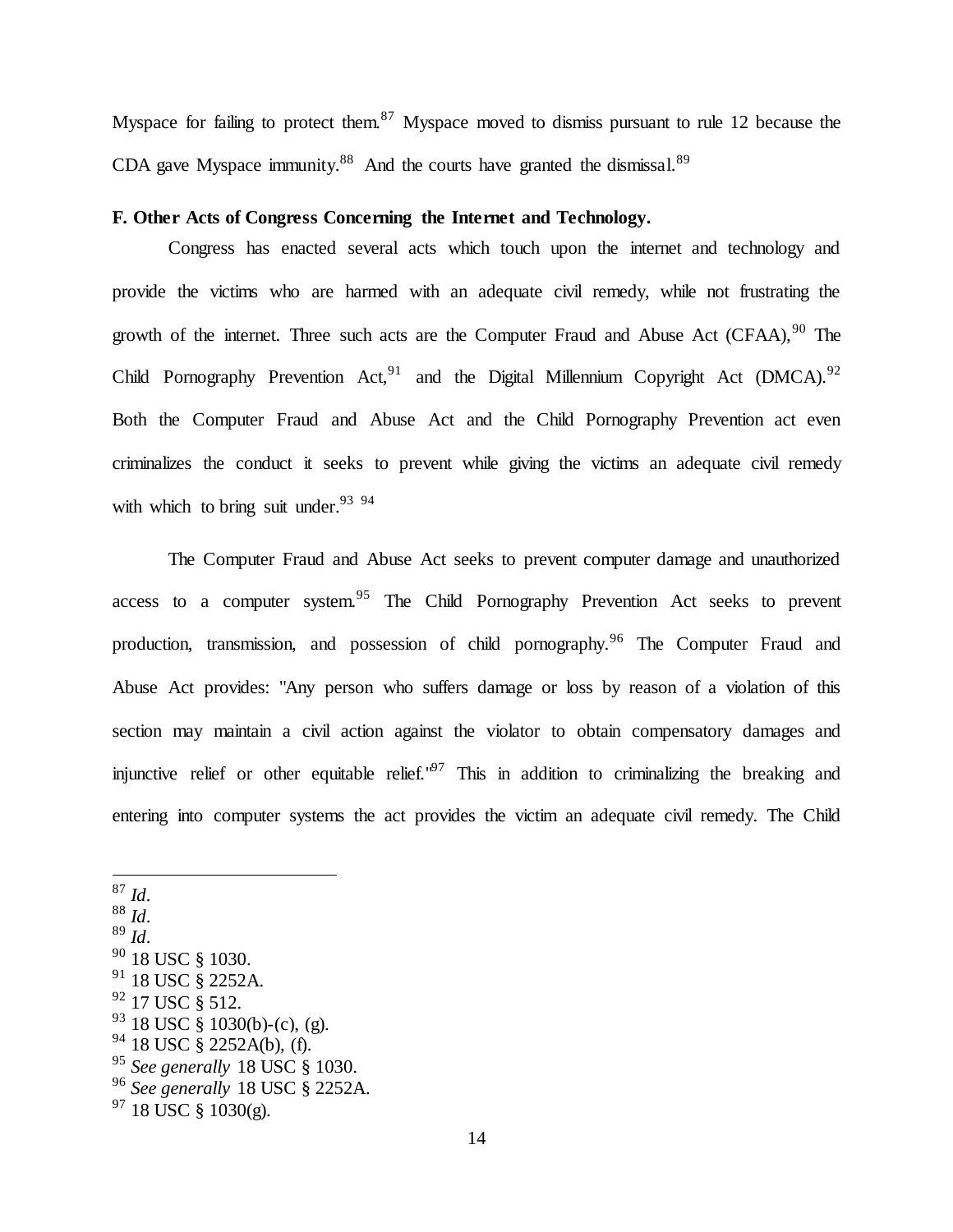Pornography Prevention Act provides: "In general. Any person aggrieved by reason of the conduct prohibited under subsection (a) or (b) or section 1466A may commence a civil action for the relief set forth in paragraph  $(2)$ ."<sup>98</sup> Also affording the victims their day in court to attempt to right the injustice they have suffered and compensate them for their loss. Both of these acts adequately serve the twin aims of deterrence and compensating victims for their loss.<sup>99</sup> Congress' goal in enacting the Computer Fraud and Abuse Act was to create fluid act that is not rigid to allow the law to adapt to bring as many would be defendants to justice with letting as few as possible slip through the cracks of the law.<sup>100</sup> The goal of the Child Pornography Prevention Act is to prevent and protect the children from extremely damaging behavior and to compensate them and assist them coping with the abuse if they should fall victim to child pornography.<sup>101</sup>

The Digital Millennium Copyright Act like the Communications Decency Act concerns internet service providers.<sup>102</sup> However, unlike the Communications Decency Act, the immunity provided the Digital Millennium Copyright Act is not absolute.<sup>103</sup> The Digital Millennium Copyright Act provides specific steps which need to be taken in order to receive the immunity.<sup>104</sup>

(c) Information residing on systems or networks at direction of users. (1) In general. A service provider shall not be liable for monetary relief, or, except as provided in subsection (j), for injunctive or other equitable relief, for infringement of copyright by reason of the storage at the direction of a user of material that resides on a system or network controlled or operated by or for the service provider, if the service provider--

 (A) (i) does not have actual knowledge that the material or an activity using the material on the system or network is infringing;

<sup>&</sup>lt;sup>98</sup> 18 USC § 2252A(f).

<sup>99</sup> *See generally* 18 USC § 1030; *See generally* 18 USC § 2252A.

 $100$  Shaw v. Toshiba Am. Info. Sys., 91 F. Supp. 2d 926, 936 (E.D. Tex. 1999).

 $101$  United States v. MacEwan, 445 F.3d 237, 250 (3d Cir. 2006).

<sup>102</sup> *See* 17 USC § 512.

<sup>103</sup> *See* 17 USC § 512.

 $104$  17 USC § 512(c).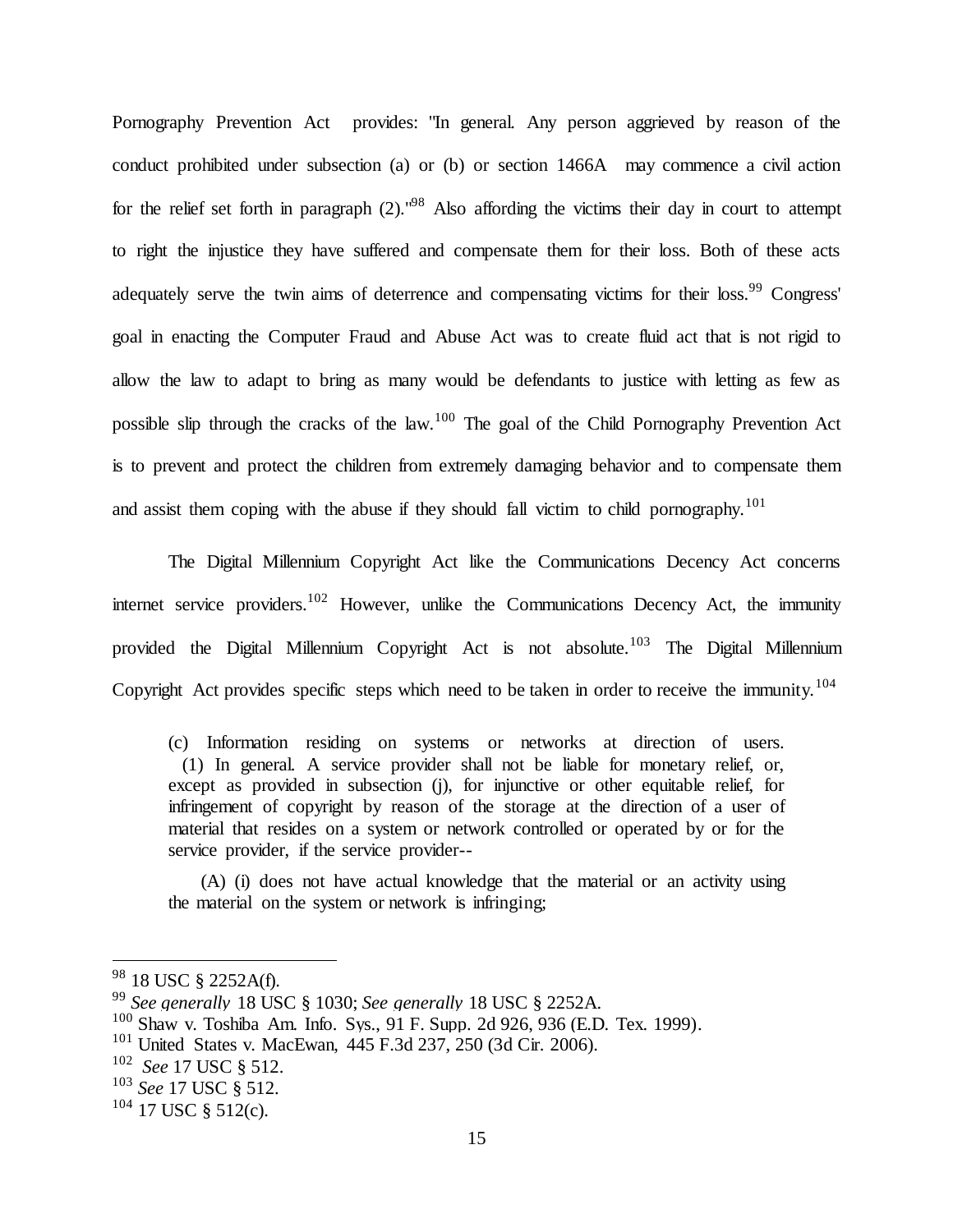(ii) in the absence of such actual knowledge, is not aware of facts or circumstances from which infringing activity is apparent; or

 (iii) upon obtaining such knowledge or awareness, acts expeditiously to remove, or disable access to, the material;

 (B) does not receive a financial benefit directly attributable to the infringing activity, in a case in which the service provider has the right and ability to control such activity; and

 (C) upon notification of claimed infringement as described in paragraph (3), responds expeditiously to remove, or disable access to, the material that is claimed to be infringing or to be the subject of infringing activity.<sup>105</sup>

Most noteworthy of the Digital Millennium Copyright act is the notice and take down provisions of the act.<sup>106</sup> The act permits a copyright owner to notify an internet service provider of infringing content on their server.<sup>107</sup> The act outlines specific actions and steps which must be undertaken by the copyright owner to comply with Act by providing the internet service provider with appropriate and specific notice.<sup>108</sup> Once notified, an internet service provider must act "expeditiously to remove" the infringing material to qualify for the immunity.<sup>109</sup> The Policy behind the Digital Millennium Copyright Act is to continue to promote development of the internet while protecting the rights of copyright owners and encourage the copyright owners to use digital formats without fear of piracy.<sup>110</sup> The act takes into account not only the promotion and growth of the internet and technology but potential victims who may be harmed by the use of that technology.

- <sup>106</sup> *Id.*
- <sup>107</sup> *Id.*
- <sup>108</sup> *Id.*

 $105$  *Id.* 

<sup>109</sup> *Id.*

 $110$  Duran, supra note 26, at 126.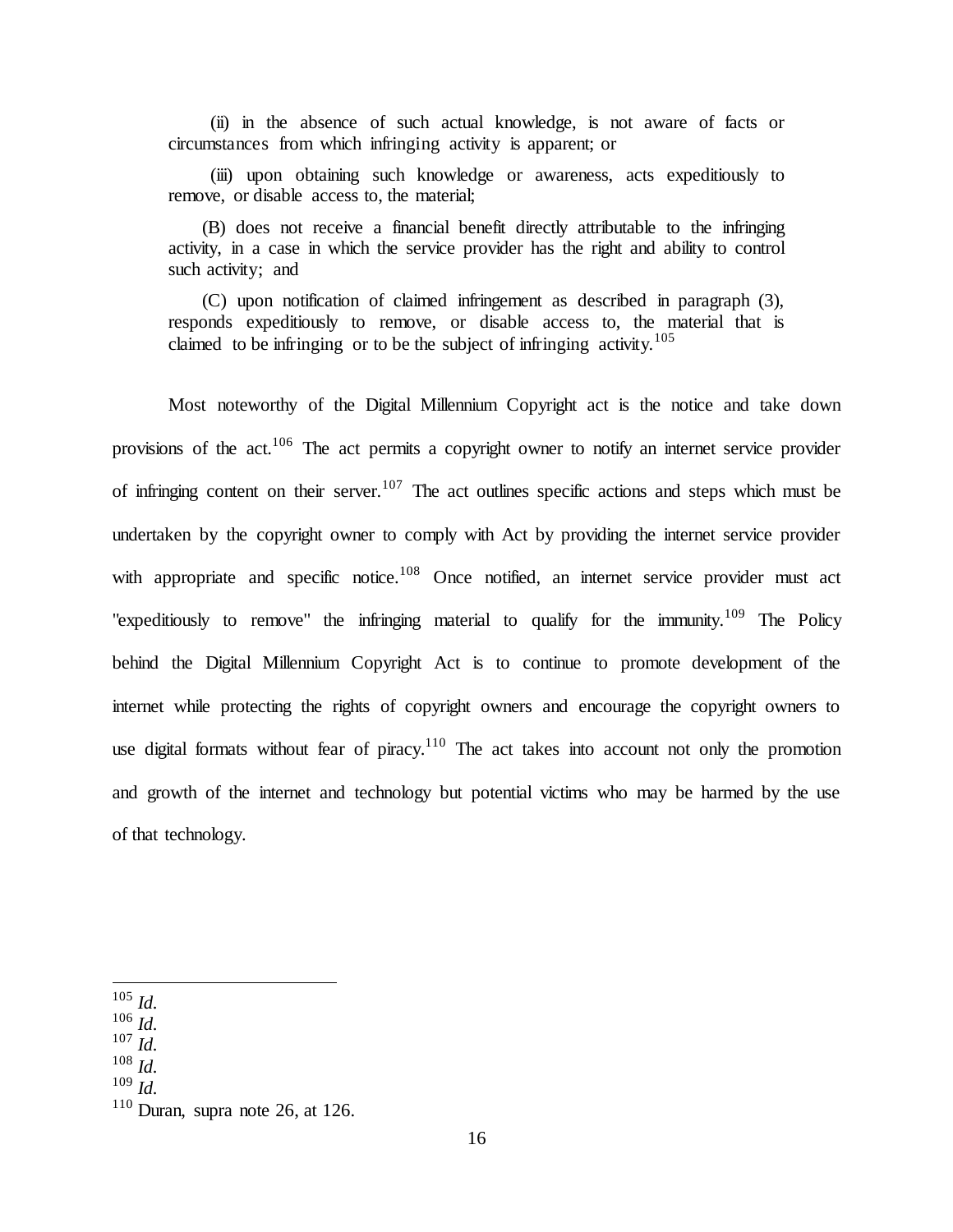# **III. Argument**

 $\overline{a}$ 

As the foregoing cases in illustrate, the plaintiffs who suffer extreme harms are under compensated or not compensated at all. The victims must cope with their injuries everyday of their lives. After enduring embarrassment and harassment through no fault of their own the court room door is slammed shut in their faces. While, the actual bully is usually brought to justice, it is the facilitators who escape justice's grasp.<sup>111</sup> The facilitators, who give the bullies the voice and forum, continuously evade liability. These facilitators continue to avoid liability even after they are alerted to the false and/or damaging nature of the content they are hosting, and remain obstinate to the facts and refuse to act.<sup>112</sup> If they can continue to skirt liability there is no deterrence for them to prevent these sorts of injuries from occurring and no deterrence for failing to protect the innocent.

In these cases they must have an affirmative duty to act. They aid and abet the bullies by giving them a voice and the means to truly hurt their intended victim. With the advent of the internet the effects are far more reaching than in the days prior to the internet causing even more anguish upon the victims. Compare *Hudson*, supra, where the court stated "had Mr. Gordon not personally distributed the Gallery issue to Ms. Hudson's relatives and employer, she might never have known that it existed, thereby never incurring any damages. Mr. Windholz also feared that the introduction of the other far more explicit photographs of Ms. Hudson in a suit against Gallery would injure Ms. Hudson's character more severely than had the publication of the relatively innocuous nude photograph in Gallery"<sup>113</sup> with the far reaching effects of *Zeran<sup>114</sup>* and

<sup>111</sup> See *Zeran*, 958 F. Supp. at 1124; *Myspace*, 474 F. Supp. 2d at 843; *Peterson*, 784 F. Supp. 2d at 831.

<sup>112</sup> See *Zeran*, 958 F. Supp. at 1124; *Myspace*, 474 F. Supp. 2d at 843; *Peterson*, 784 F. Supp. 2d at 831.

<sup>113</sup> *Hudson*, 202 Ga. App. at 882-884 (Ga. Ct. App. 1992).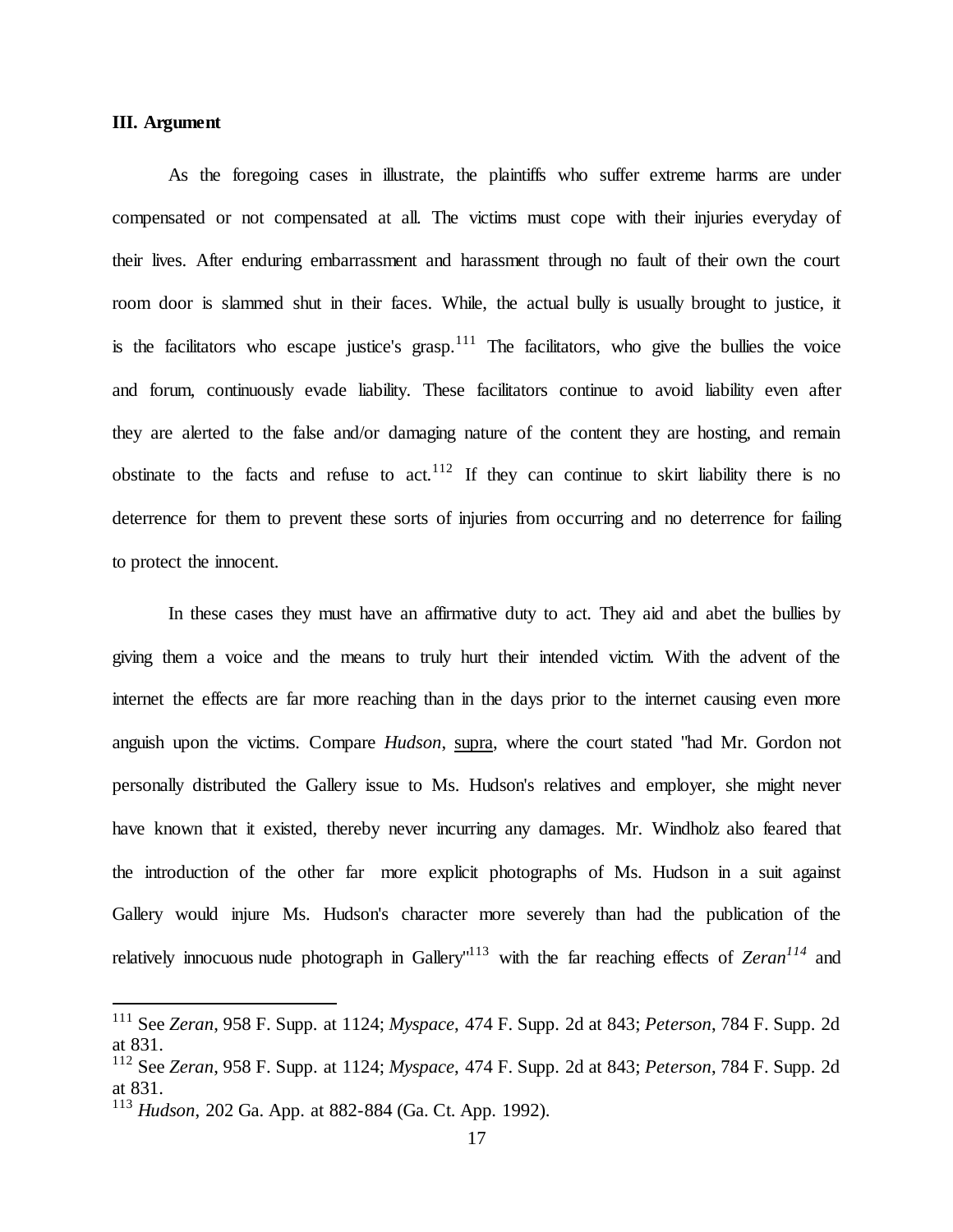Taylor supra.<sup>115</sup> In Hudson, the audience who viewed the explicit images of Ms. Hudson was quite limited.<sup>116</sup> The group was limited to the few subscribers to the small magazine and those who the defendant actually sent the images to. $117$  Where with the internet, the number of potential viewers is limited by only the number of internet connections throughout the world. For example in *Zeran*, it was not long before radio stations got wind of the prank and began broadcasting it to the listeners and countless others saw the actual post on the internet.<sup>118</sup>

While Congress acted to protect the development of the internet in passing the Communications Decency Act and arguably successfully did so.<sup>119</sup> Congress failed to predict the effects the Communications Decency Act would have on victims of vengeful acts as the cases, supra, indicate. Congress must not ignore the pain and agony suffered by these victims anymore. The Communications Decency Act does not need to be repealed but merely amended because its original goal of promoting the growth and progress of the internet is still a goal worth promoting, but not at the utter expense of an individual's reputation. What Congress should do is remove the absolute publisher immunity and replace it with a limited immunity similar to that of the Digital Millennium Copyright Act.<sup>120</sup> Moreover, the act should add a criminal bullying section and create a civil remedy for the victims of such defaming conduct by cyberbullies similar to that of the Computer Fraud and Abuse Act and the Child Pornography Prevention Act.<sup>121</sup> And as one commentator contends, there must be an Online Civil Rights Act.<sup>122</sup> As with most civil rights

<sup>114</sup> See *Zeran*, 958 F. Supp. at 1124.

<sup>115</sup> Taylor v. Franko, 2011 U.S. Dist. LEXIS 75128 \*1 (D. Haw. July 11, 2011).

<sup>116</sup> *Hudson*, 202 Ga. App. at 882-884 (Ga. Ct. App. 1992).

<sup>117</sup> *Id.*

<sup>118</sup> See *Zeran*, 958 F. Supp. at 1128.

 $119$  47 U.S.C. § 230(a).

 $120$  17 USC § 512(c).

<sup>121</sup> *See generally* 18 USC § 1030; *See generally* 18 USC § 2252A.

<sup>&</sup>lt;sup>122</sup> Citron, supra note 17.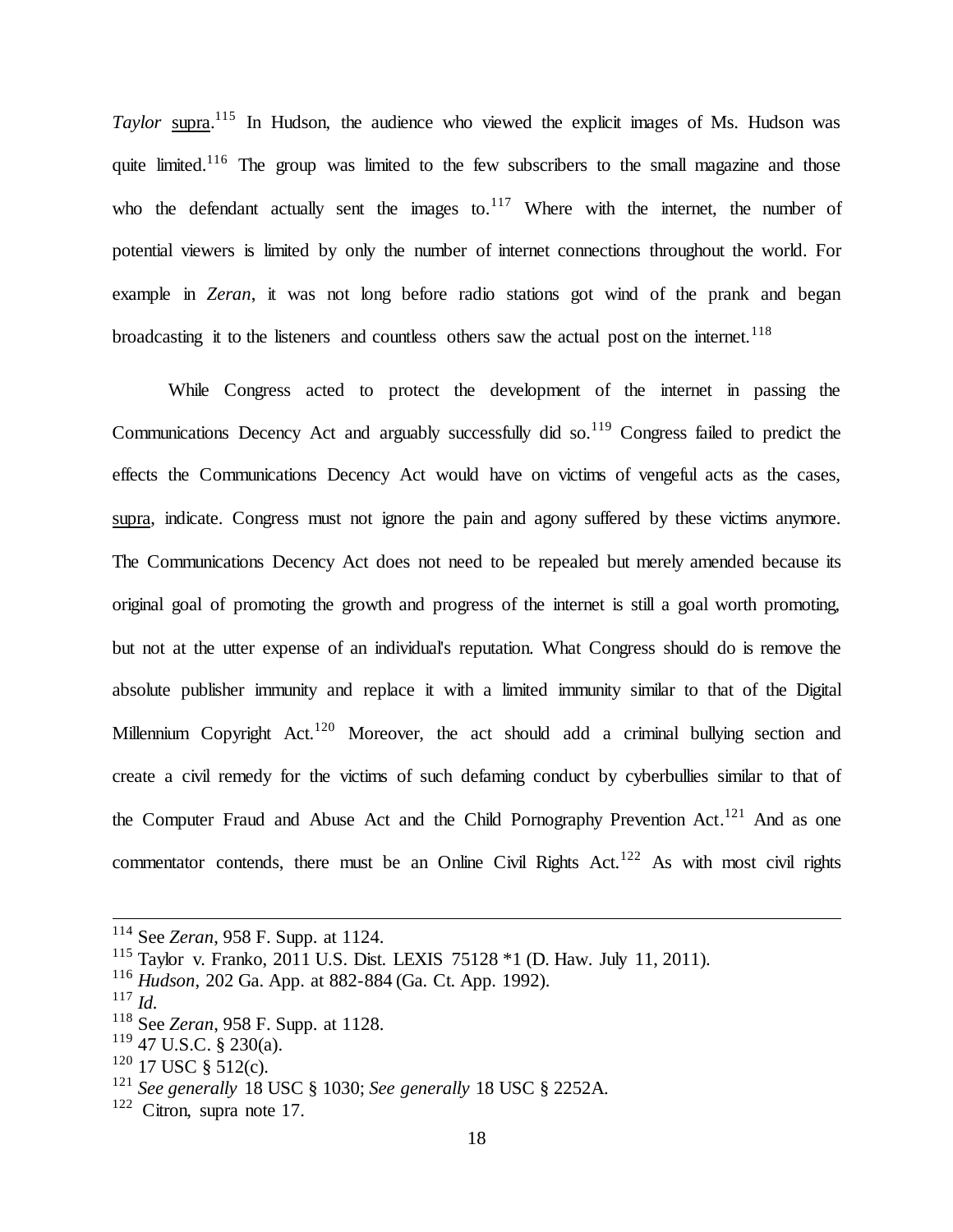acts there should be attorney's fees and costs available to the prevailing victim.<sup>123</sup> This will serve the twin aims of both deterrence for would be future offenders and the ability to compensate the victims, while still maintaining the original goals of the Communications Decency Act, promoting the growth and progress of the internet.<sup>124</sup>

The publisher immunity should not be entirely removed. It should be given a reasonable grace period. Where after 48 hours of notice the publisher must remove the content or lose their immunity permitting victims to not only go after the bully, but those who stubbornly aid the bully as well. Much akin to the Notice and Takedown provisions of the Digital Millennium Copyright Act, which provides:

Elements of notification.

 (A) To be effective under this subsection, a notification of claimed infringement must be a written communication provided to the designated agent of a service provider that includes substantially the following: (i) A physical or electronic signature of a person authorized to act on behalf of the owner of an exclusive right that is allegedly infringed.

 (ii) Identification of the copyrighted work claimed to have been infringed, or, if multiple copyrighted works at a single online site are covered by a single notification, a representative list of such works at that site. (iii) Identification of the material that is claimed to be infringing or to be the subject of infringing activity and that is to be removed or access to which is to be disabled, and information reasonably sufficient to permit the service provider to locate the material.

 (iv) Information reasonably sufficient to permit the service provider to contact the complaining party, such as an address, telephone number, and, if available, an electronic mail address at which the complaining party may be contacted.

 (v) A statement that the complaining party has a good faith belief that use of the material in the manner complained of is not authorized by the copyright owner, its agent, or the law.

<sup>123</sup> 42 U.S.C. § 1988.

 $124$  47 U.S.C. § 230(a).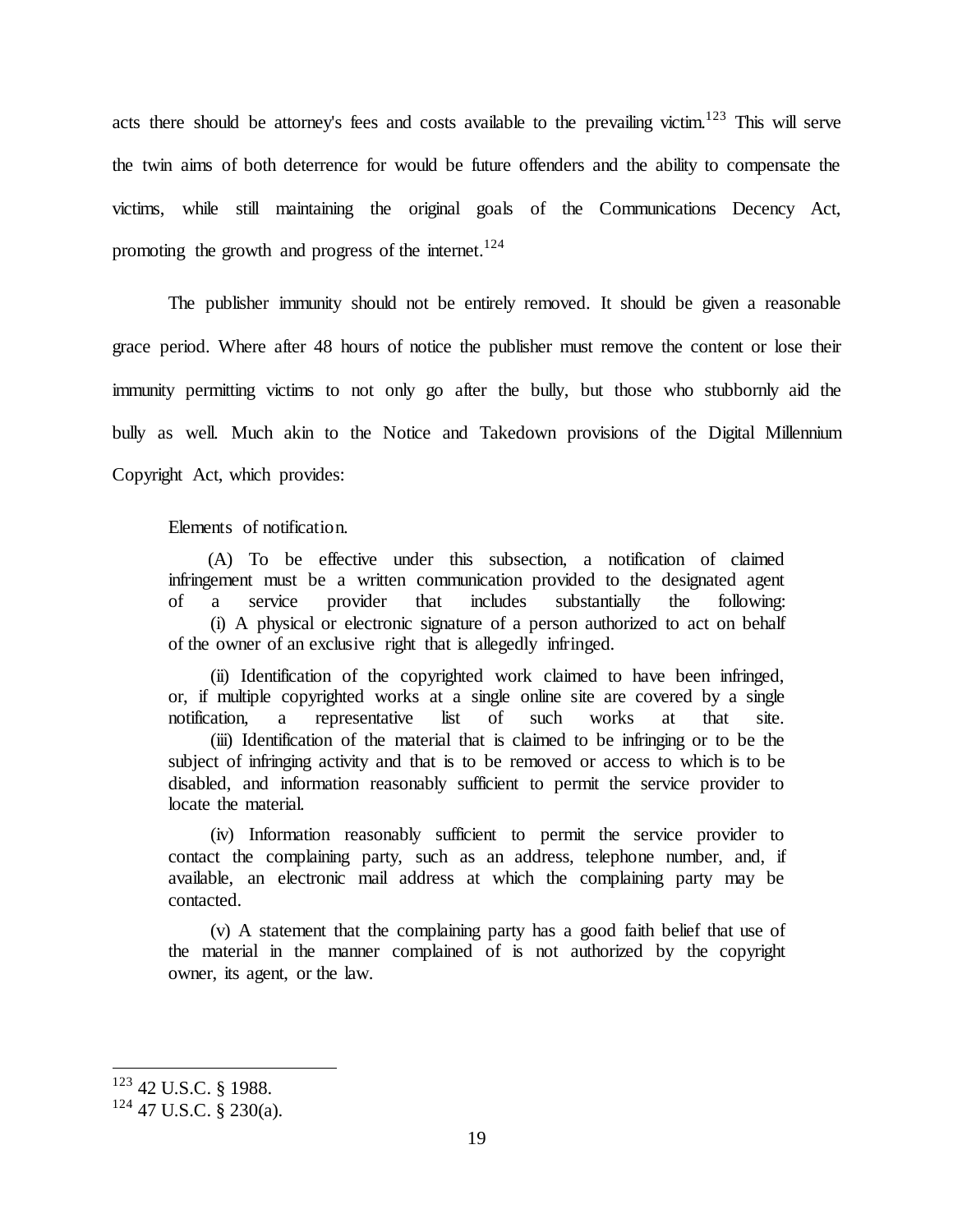(vi) A statement that the information in the notification is accurate, and under penalty of perjury, that the complaining party is authorized to act on behalf of the owner of an exclusive right that is allegedly infringed.<sup>125</sup>

The Digital Millennium Copyright Act states the necessary prerequisites for providing notice and the Communications Decency Act should be no different. The court in *Zeran* was quick to point out that "the simple fact of notice surely cannot transform one from an original publisher to a distributor in the eyes of the law."<sup>126</sup> While, the Court is correct that such notice cannot turn a publisher into a distributor, however, Congress can remove the immunity granted to such publishers when presented with adequate notice of the wrong and defamatory content. One key difference between the Digital Millennium Copyright Act and the proposal would be to incorporate a hard set amount of time with which to comply with the takedown notice, 48 hours instead of expeditiously as in the Digital Millennium Copyright  $Act.$ <sup>127</sup> The reason being the more time a damaging image or story is up, the more potential reputational harm, i.e. immeasurable harm to the victim. Furthermore, this would prevent internet service providers from dragging their feet when the simple act of removing the content can act to alleviate some of the emotional distress of the victim. Moreover, the hard coded time creates certainty and clarity and emphasizes the immediate and lasting nature the harm. Also, creating the hard set time will create clarity and prevent courts from being bogged down as to whether a defendant acted "expeditiously."<sup>128</sup>

 $125$  17 USC § 512(c)(3).

<sup>&</sup>lt;sup>126</sup> Zeran v. Am. Online, Inc. II, 129 F.3d 327, 332 (4th Cir. 1997).

 $127$  17 USC § 512(c).

 $128$  Duran, supra note 26, at 132.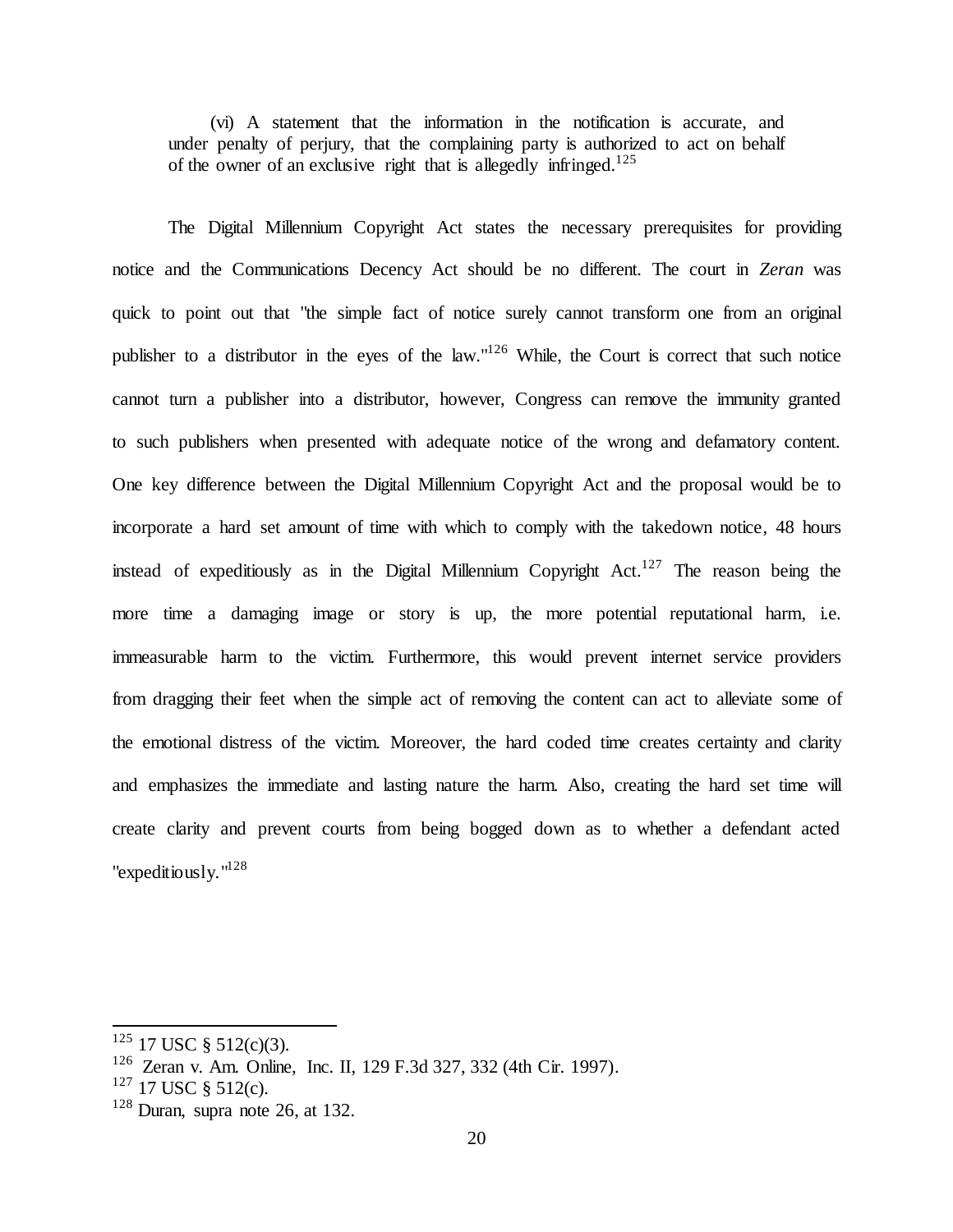The Digital Millennium Copyright act has been criticized for the effects of its Notice and Takedown provisions.<sup>129</sup> "A bigger concern, from a public policy standpoint, is that it strongly compels an ISP to take materials down and ask questions later."<sup>130</sup> While this "take down first ask questions later<sup>"131</sup> may be criticized as making copyright owners superior to the goals of promoting the internet, this unequal position should be welcomed for victims of defamation and cyberbullying because harms done to one's reputation is truly immeasurable unlike the harm of infringing upon one's copyright. The reputation of a cyberbully victim is so much more valuable when compared to the infringed rights of a copyright holder that this same criticism would be seriously undermined.

The Digital Millennium Copyright act has also been criticized because it "runs afoul of the First Amendment's guarantee of free speech."<sup>132</sup> "Legislation that allows an ISP to take down another's speech before the speaker has a chance to argue against removal is clearly a restriction on speech."<sup>133</sup> Again, with the victims of cyberbullying the notice and take down provisions would not run afoul of the First Amendment's guarantee of free speech because the defaming nature of the speech is simply not protected because it is harming the reputation of the victims or the content is not protected because of the right to privacy violations of the victim. Also, other criticisms include that such a threat of loss of immunity will cause many risk-averse internet service providers with legitimate defenses and arguments to take down materials that are not

 $\overline{a}$ <sup>129</sup> *Id.*

- $130$  *Id.*
- <sup>131</sup> *Id.*
- <sup>132</sup> *Id.* at 133.
- <sup>133</sup> *Id.*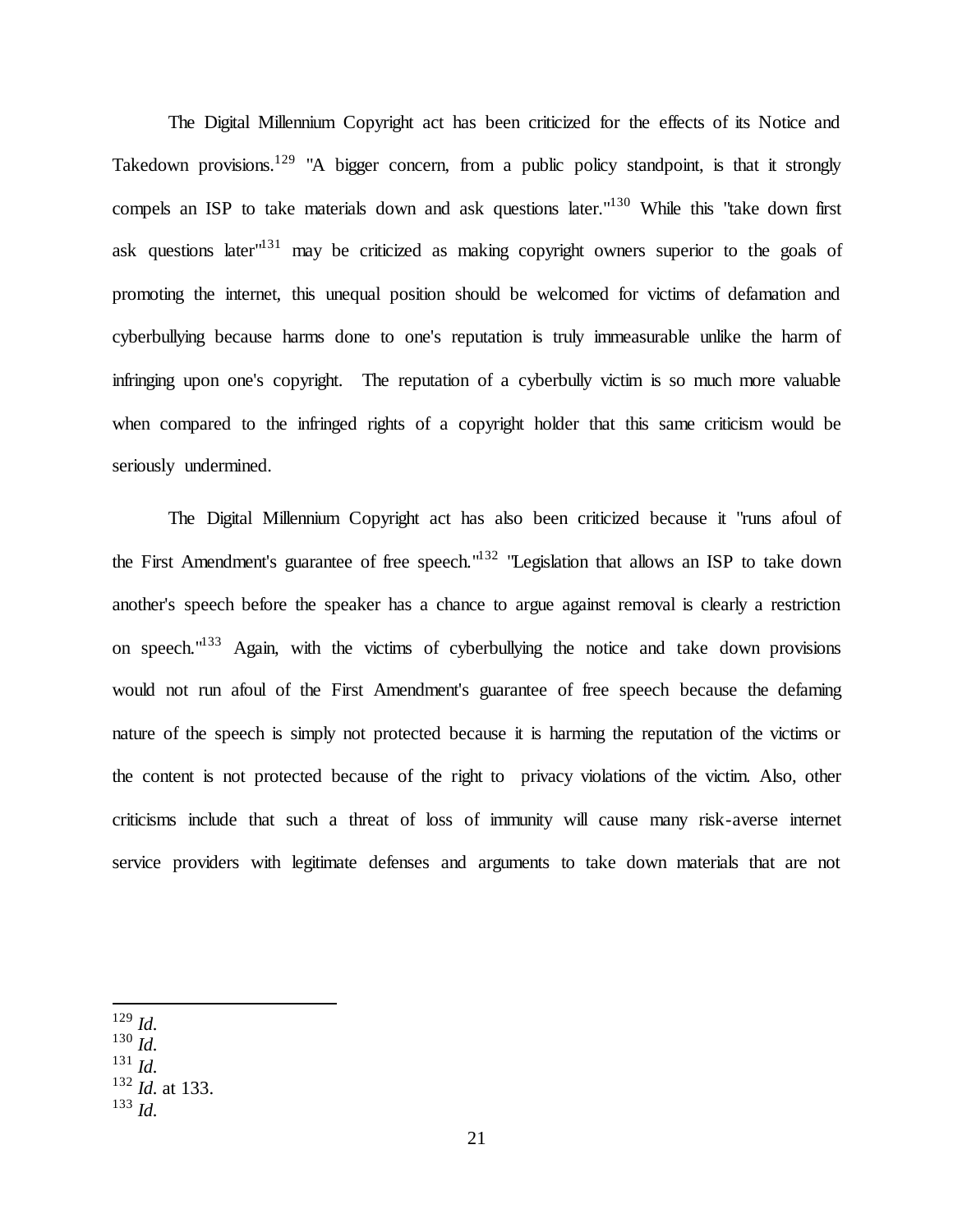infringing.<sup>134</sup> Here to, the difference turns on the harm caused by the cyberbully versus the would be infringer, and the damaged suffered by reputational harm to victim is not quantifiable.

Furthermore, by adding a criminal provision Congress would recognize the great reputation harms perpetrated upon the victims as Shakespeare so elegantly put it above, the victims are being robbed of not just their monetary value, they are being robbed of something that is truly immeasurable, something that goes to the essence of who they are, their very core, their reputation. Congress should criminalize these acts which seek revenge and to humiliate and embarrass the victim along with degrading their reputation. By doing this and imposing stiff jail sentences upon bullies, future instances of bullying will be deterred because bullies will realize and actually be able to see that their actions have consequences that society recognizes and does not want to be a part of. By adding the criminal element congress will bring the Communications Decency Act more in line with the Computer Fraud and Abuse Act and the Child Pornography Prevention Act.<sup>135</sup> Both are acts which are influenced and guided by modern technology.<sup>136</sup> Both criminalize the conduct it seeks to prevent while simultaneously giving the victims a recognized civil remedy.<sup>137</sup>

By giving the victim a recognized civil remedy the, Plaintiff will no longer need to play a guessing game as to what claims will stick. As one judge eloquently put it, Plaintiffs must employ a "double barrel" shotgun approach in an attempt to hit upon a claim which relief may be granted.<sup>138</sup> They know definitively that a claim is available to them and that they can recover their damages. This will also have the public policy effect of making plaintiff's attorneys more

<sup>134</sup> *Id.*

<sup>135</sup> *See generally* 18 USC § 1030; *See generally* 18 USC § 2252A.

<sup>136</sup> *Id.*

<sup>137</sup> *Id.*

<sup>&</sup>lt;sup>138</sup> Doe v. SexSearch.com, 502 F. Supp. 2d 719, 737 (N.D. Ohio 2007) affd, 551 F.3d 412 (6th Cir. 2008).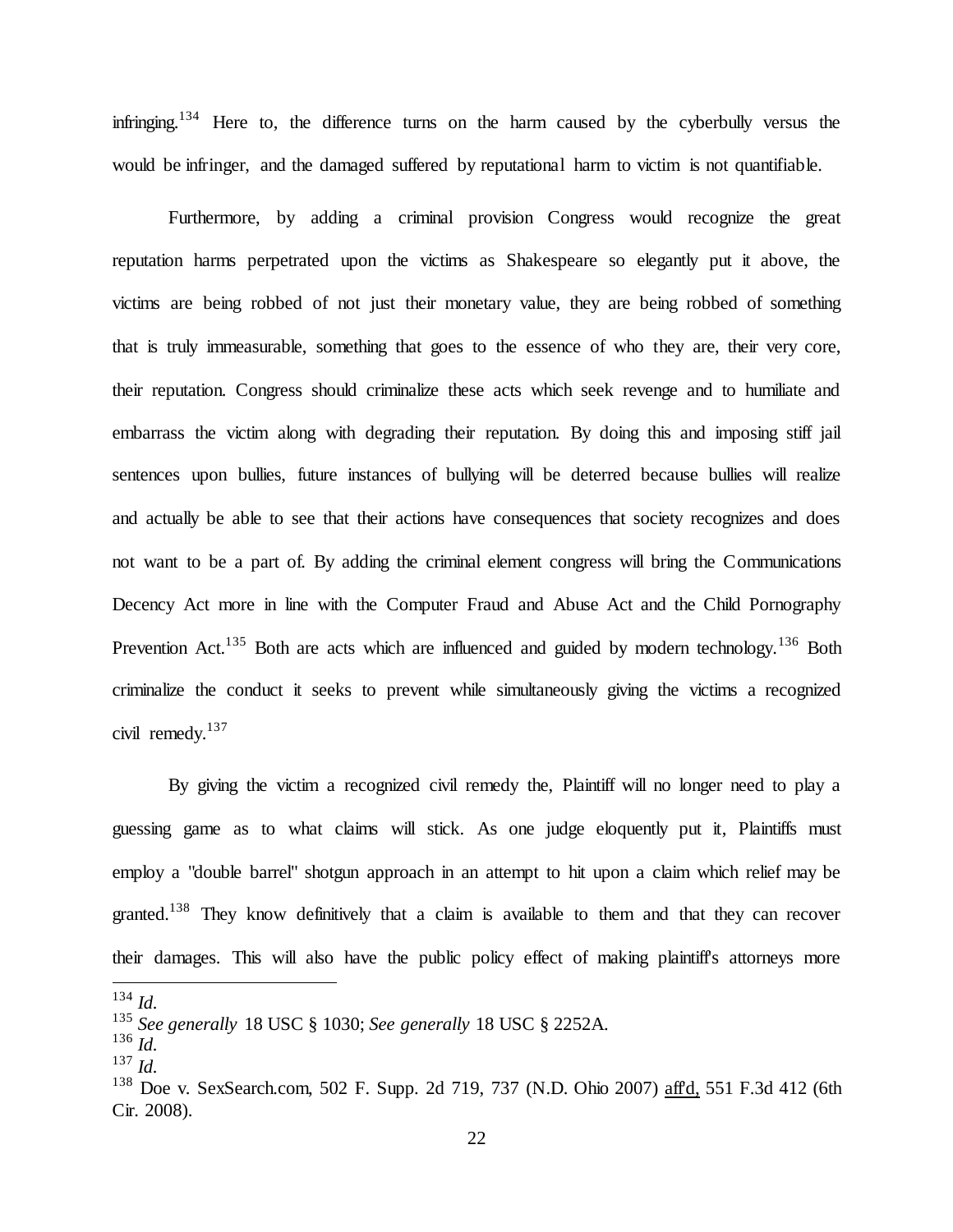willing to take the cases of the aggrieved victims to enforce their rights because an element of certainty is added.

Congress' goal in enacting the Computer Fraud and Abuse Act was to create fluid act that is not rigid to allow the law to adapt to bring as many would be defendants to justice with letting as few as possible slip through the cracks of the law.<sup>139</sup> Due to the goal to attempt to reach as many would-be defendants as possible, courts have had difficulty in interpreting what the expansive language of the Computer Fraud and Abuse Act actually means.<sup>140</sup> Even terms Congress felt would be self-explanatory, such as exceeding authorized access, prove difficult for courts to interpret or even agree upon the meaning of such undefined terms.<sup>141</sup> However, in the context of cyberbullying, the expansive nature of such a proposed change would not be a detriment and the same problems of interpretation will not apply. Courts under the Computer Fruad and Abuse Act have struggled interpreting the act because the conduct sought to be deemed wrong is largely undefined.<sup>142</sup> Where instead under an amended Communications Decency Act, the wrong conduct is straight forward and clear, which is any defaming, wrongful, reputational related harm posted on the internet. Many state courts have clear laws on what is wrongful speech and content, which harms an individuals reputation.<sup>143</sup> Congress can codify one of the many very well thought out defamation laws of a state. Moreover, the expansive nature is desired and a good thing under the proposed changes to the Communications Decency Act

<sup>139</sup> *Shaw*, 91 F. Supp. 2d at 936 (E.D. Tex. 1999).

<sup>140</sup> *See* Garrett D. Urban, *NOTE: CAUSING DAMAGE WITHOUT AUTHORIZATION: THE LIMITATIONS OF CURRENT JUDICIAL INTERPRETATIONS OF EMPLOYEE AUTHORIZATION UNDER THE COMPUTER FRAUD AND ABUSE ACT*, 52 Wm. & Mary L. Rev. 1369 (2011); Cyrus Y. Chung, *NOTE: THE COMPUTER FRAUD AND ABUSE ACT: HOW COMPUTER SCIENCE CAN HELP WITH THE PROBLEM OF OVERBREADTH*, 24 Harv. J. Law & Tec 233 (2010).

 $141$  Chung, supra note 140, at 237.

<sup>142</sup> *See* Chung, supra note 140, at 237; Urban, supra note 140.

<sup>143</sup> Taylor Building Corp. v. Benfield, 507 F. Supp. 2d 832 (S.D. Ohio 2007).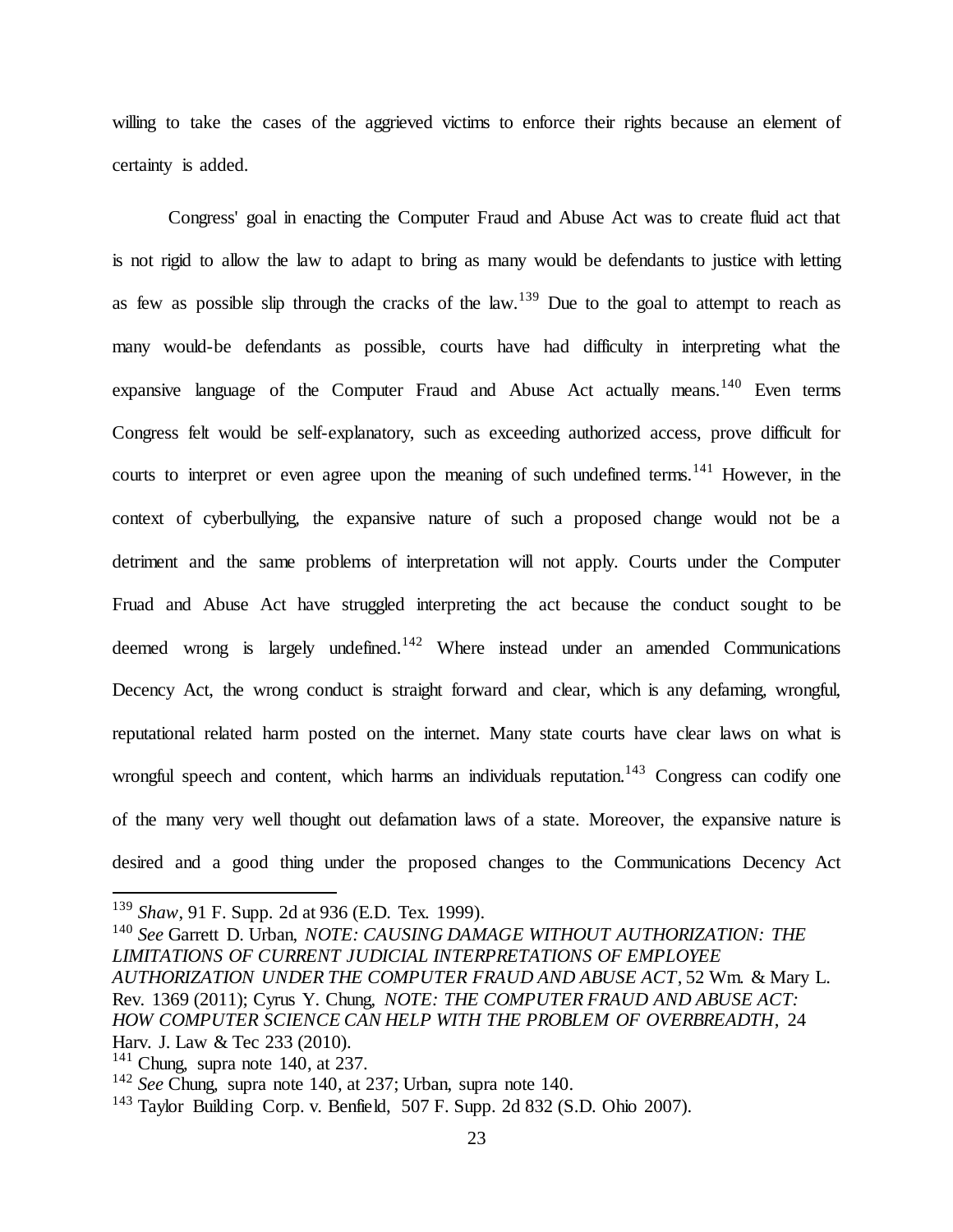because the wronged conduct will be clear and it will be desirous to bring as many facilitators and bullies to justice.

One criticism of the Child Pornography Prevention Act, is that it goes too far in that it criminalizes acts or images where no children were harmed or the defendant never even actually viewed or possessed child pornography. For example in 2009, a 39 year old prolific collector of Japanese Magna Art, a popular Japanese art style, plead guilty to the possession of obscene visual representations of sexual abuse of children.<sup>144</sup> Some of his art collection displayed children engaged in sex acts.<sup>145</sup> This was a man who was a fan of the art style so much he got his hands on anything he could related to this artistic style not thinking any of the art would be condemned.<sup>146</sup> The artistic style and even the sexual images in question are common place in Japan and Asia, as the style is "huge" over there as one expert on Japanese Magna noted.<sup>147</sup> This marks the first time someone was convicted for possessing only cartoon art without any evidence that the defendant also collected or viewed actual child pornography.<sup>148</sup> The proposed changes to the Communications Decency Act, while it will be broad will not suffer from the same problems because the changes would require an affirmative step by both cyberbullies and internet service providers. The cyberbullies must take action to post content aimed at embarrassment or create reputational related harm to the victim, and the facilitators or internet service providers must disregard clear notice from the victims and fail to take down the harmful post.

 $\overline{a}$ 

<sup>148</sup> *Id.*

<sup>&</sup>lt;sup>144</sup> U.S. Manga Obscenity Conviction Roils Comics World, Wired, May 28, 2009, available at <http://www.wired.com/threatlevel/2009/05/manga-porn/> (last visited December 5, 2011).  $^{145}$  *Id.* 

<sup>146</sup> *Id.*

<sup>147</sup> *Id.*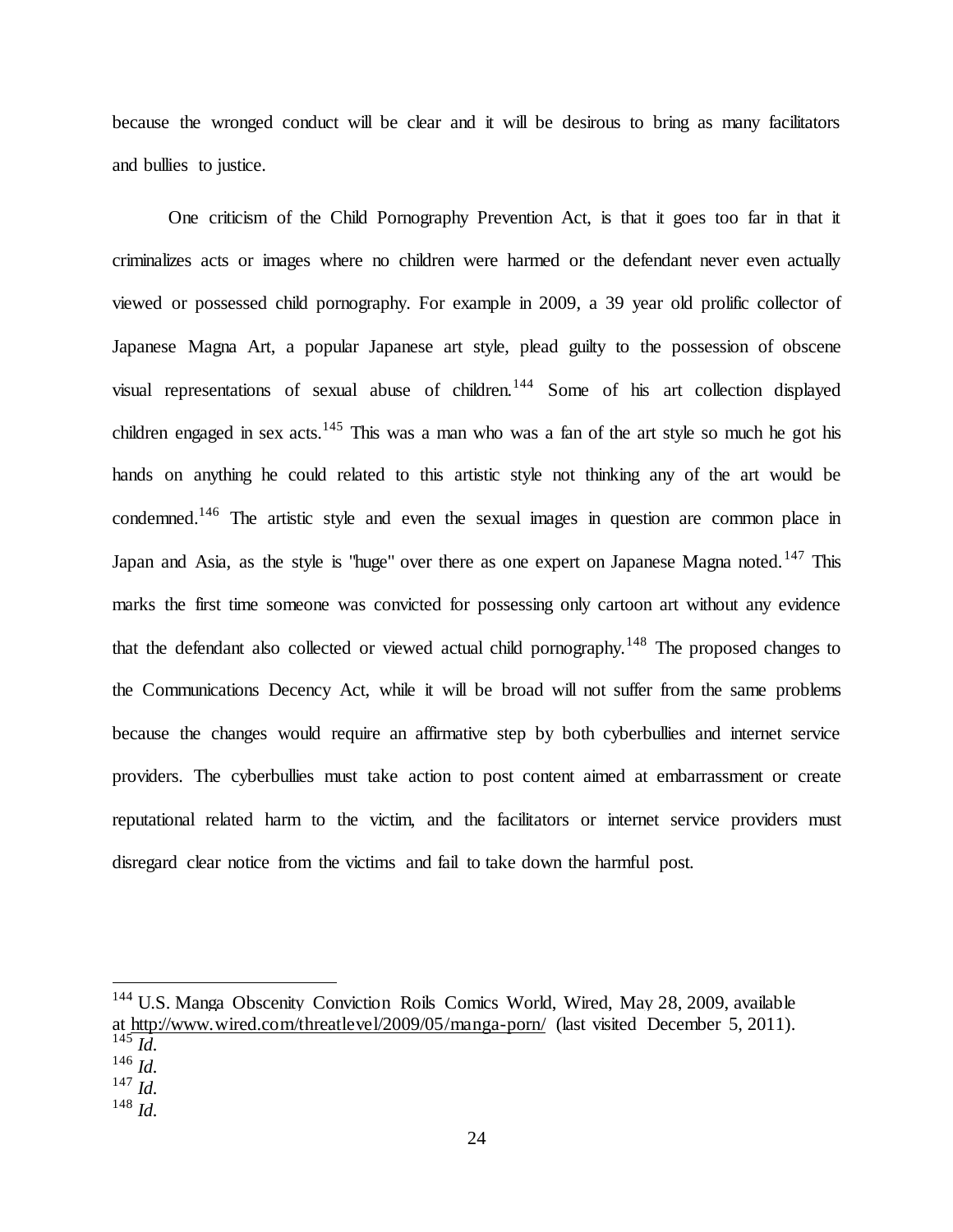The united states code 42 U.S.C. § 1988 codifies attorney's fees for the prevailing party in civil rights actions.<sup>149</sup> "The purpose of  $\S$  1988 is to ensure 'effective access to the judicial process' for persons with civil rights grievances."<sup>150</sup> "It is sufficient to comment that the very purpose of awarding attorneys' fees in civil rights cases is to assure that private enforcement remains available to those citizens who have little or no money with which to hire an attorney."<sup>151</sup> The rights of the victims of cyberbullying in these instances are being degraded and violated and the victims often feel powerless and alone.<sup>152</sup> "In addition to feeling lonely, humiliated, and insecure, like victims of traditional bullying, cyberbullying victims also experience heightened feelings of anger, frustration, and depression."<sup>153</sup> The law should help the powerless by ensuring access to effective counsel. And furthermore, it will ensure the private enforcement of victims' rights to even those who have little or no money to hire an attorney, because these helpless victims should not go on without being assisted and their rights vindicated.

Ideally this reform would not be necessary, but the sad truth is for whatever reason vengeance, humiliation and embarrassment becomes a driving force to harm a person one once loved. When this less than ideal situation occurs the law should act to assist in providing justice for the victims and not turn a blind eye. Thus, this reform proposal would help remedy the blind eye the law takes. The new face of the Communications Decency Act will hopefully look something like this: A jilted lover decides to cyberbully their ex and post a video of the two of them engaging in sexual acts on the internet, the ex learns the video is online and complies with

<sup>149</sup> 42 U.S.C. § 1988.

<sup>150</sup> Blanchard v. Bergeron, 489 U.S. 87, 95 (1989).

<sup>151</sup> Pennsylvania v. O'Neill, 431 F. Supp. 700, 708 (E.D. Pa. 1977).

 $152$  Zande, supra note 7.

<sup>153</sup> *Id.*